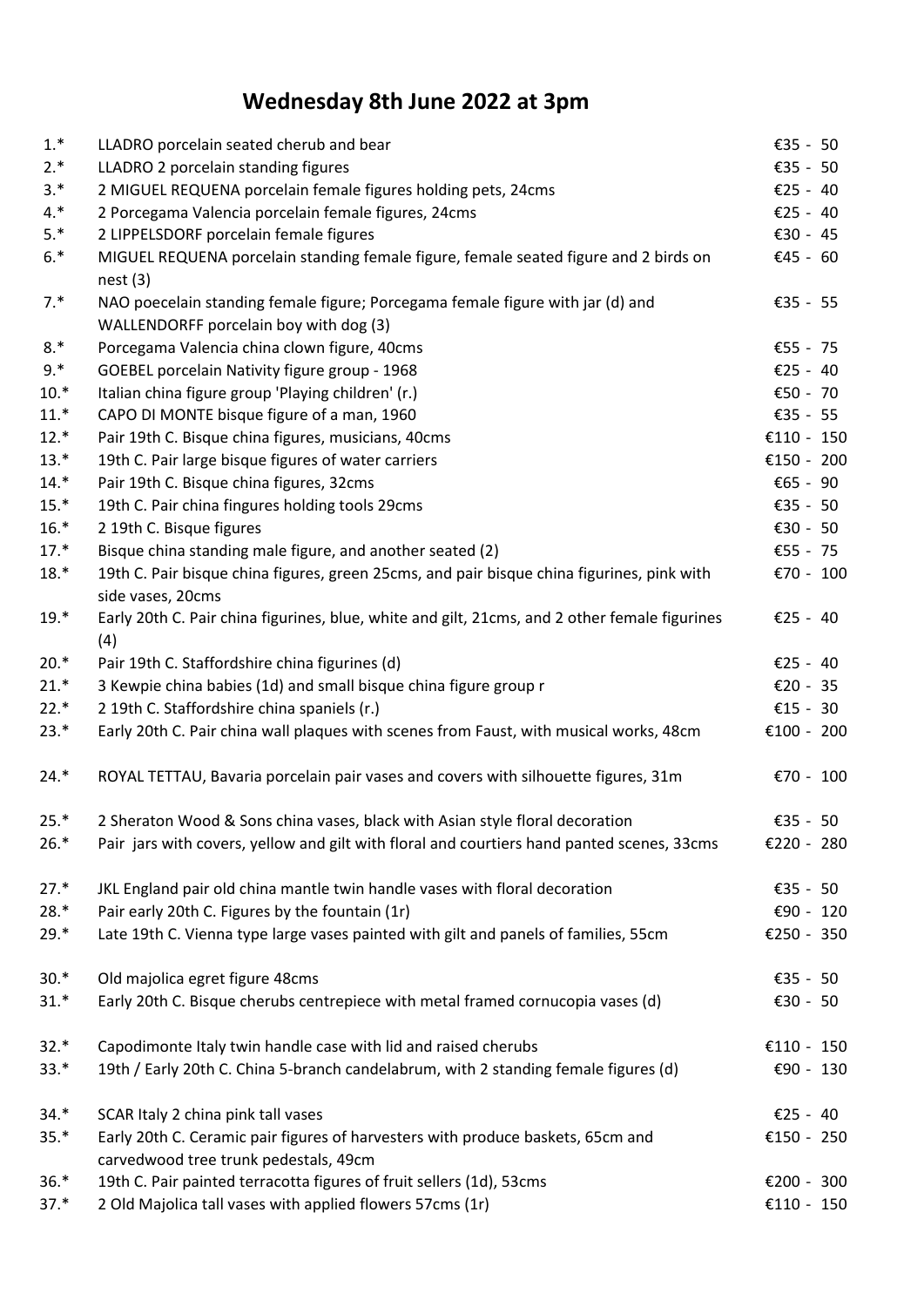| $38.*$ | 19th C. Large Belgian majolica jardinière planter by Mouzin-Leucat Nimy (1851-1890) with<br>applied foliage and flowers, standing on 3 feet | €70 - 120  |
|--------|---------------------------------------------------------------------------------------------------------------------------------------------|------------|
| $39.*$ | 19th C. Porcelain Vieux Paris oval planter with dog handles, (r)                                                                            | €90 - 130  |
| $40.*$ | Old majolica pot with applied flowers                                                                                                       | €55 - 80   |
| $41.*$ | 19th C. Cane basket with artificial flowers under glass dome, 39cms                                                                         | €220 - 280 |
| $42.*$ | 19th C. Cane basket with artificial fruits under large glass dome                                                                           | €350 - 450 |
| $43.*$ | 19th C. French china gilt vase with artificial flowers under glass dome, 49cms                                                              | €220 - 280 |
| $44.*$ | 19th C. Pair French china vases with artificial flowers under glass domes, 35cms                                                            | €220 - 290 |
| 45.*   | 2, 18th C. Chinese porcelain cups with lids and dishes (1r)                                                                                 | €65 - 90   |
| $46.*$ | 2, Early 19th C. Chinese porcelain teapots and jar with lid (3)                                                                             | €50 - 75   |
| $47.*$ | 3, Early 19th C. Chinese blue and white porcelain saki cups and 3 bowls                                                                     | €45 - 60   |
| 48.*   | 2 Mid 19th C Brown terracotta teapots                                                                                                       | €35 - 50   |
| 49.*   | 2, Kang Xi Chinese porcelain blue & white baluster jars with lids                                                                           | €160 - 220 |
| $50.*$ | 2 19th C. Blue & white prunus pattern, china ginger jars with covers                                                                        | €30 - 50   |
| $51.*$ | Early 20th C. Chinese porcelain red glazed inverted baluster vase                                                                           | €110 - 150 |
| $52.*$ | Asian trumpet vase with Ceremonial dragon                                                                                                   | €90 - 120  |
| $53.*$ | 19th C. Chinese porcelain round dish decorated with a Chinese equestrian hunter                                                             | €160 - 200 |
| $54.*$ | 2 18th C. Chinese porcelain blue and white round dishes                                                                                     | €170 - 220 |
| $55.*$ | 18th C. Chinese porcelain round dish                                                                                                        | €90 - 120  |
| $56.*$ | 2 19th C. Imari dishes                                                                                                                      | €30 - 60   |
| $57.*$ | 19th C. Imari china vase, fluted (c.)                                                                                                       | €25 - 40   |
| $58.*$ | 2 19th C. Chinese Satsuma figures (1d)                                                                                                      | €25 - 40   |
| $59.*$ | 19th C. Cloisonné leaf shape dish                                                                                                           | €30 - 50   |
| $60.*$ | Soap stone incense burner on 3 feet, twin handle with bird finial (r.) 26cms                                                                | €70 - 100  |
| $61.*$ | Pair Chinese moon vases, yellow                                                                                                             | €110 - 150 |
| $62.*$ | 2 China blue dogs of Fo (1r), 2 dishes, and 2 table lamps                                                                                   | €15 - 30   |
| $63.*$ | 2 Asian Ebonised carved figures, 'Fish seller and water carrier'                                                                            | €65 - 90   |
| $64.*$ | 2 Bronzed metal Japanese warriors and incense burner                                                                                        | €30 - 50   |
| $65.*$ | 2 Indian ivory pin boxes, ca 1900                                                                                                           | €75 - 100  |
| 66.*   | Horn acorn shape thimble case with 2 thimbles                                                                                               | €45 - 60   |
| $67.*$ | Ivory miniature whatnot, lid and 5 animals                                                                                                  | €35 - 50   |
| 68.*   | Late 19th C. Ivory notebook and pill box with watercolour portrait                                                                          | €50 - 70   |
| 69.*   | Chinese bronze wine cup on 3 long feet                                                                                                      | €320 - 380 |
| $70.*$ | 2 Brass and polychrome Exotic bird Diya oil lamps, 18cms                                                                                    | €30 - 60   |
| $71.*$ | Chinese bronze and cloisonné incense burner with dragon handles and rope finial, 28cms                                                      | €50 - 80   |
| $72.*$ | Chinese Cloisonné enamel incense burner, twin handle, 16cms                                                                                 | €50 - 80   |
| $73.*$ | Chinese Bronze and cloisonné incense burner with birds and dragons, on 3 feet, 22cms                                                        | €50 - 80   |
| $74.*$ | Chinese cloisonné enamel incense burner, on 3 feet, twin handle with ceremonial dragon,                                                     | €50 - 80   |
|        | 24cms                                                                                                                                       |            |
| $75.*$ | Chinese brass and cloisonné teapot, embossed, ceremonial dragon handle, 25cms                                                               | €50 - 80   |
| $76.*$ | Tiberian style brass and cloisonné teapot with dragon handle, 17cms                                                                         | €50 - 80   |
| $77.*$ | 2 Dutch delft small vases with lids (d); 2 German porcelain figures; Pewter miniature                                                       | €35 - 50   |
|        | teapot, and 2 jugs with under trays                                                                                                         |            |
| 78.*   | Asian china flower pot and under plate, pair Satsuma miniature vases, ginger jar with lid<br>and vase                                       | €15 - 30   |
| 79.*   | late 19th C. Bronze figure of a seated girl reading, marble base                                                                            | €160 - 220 |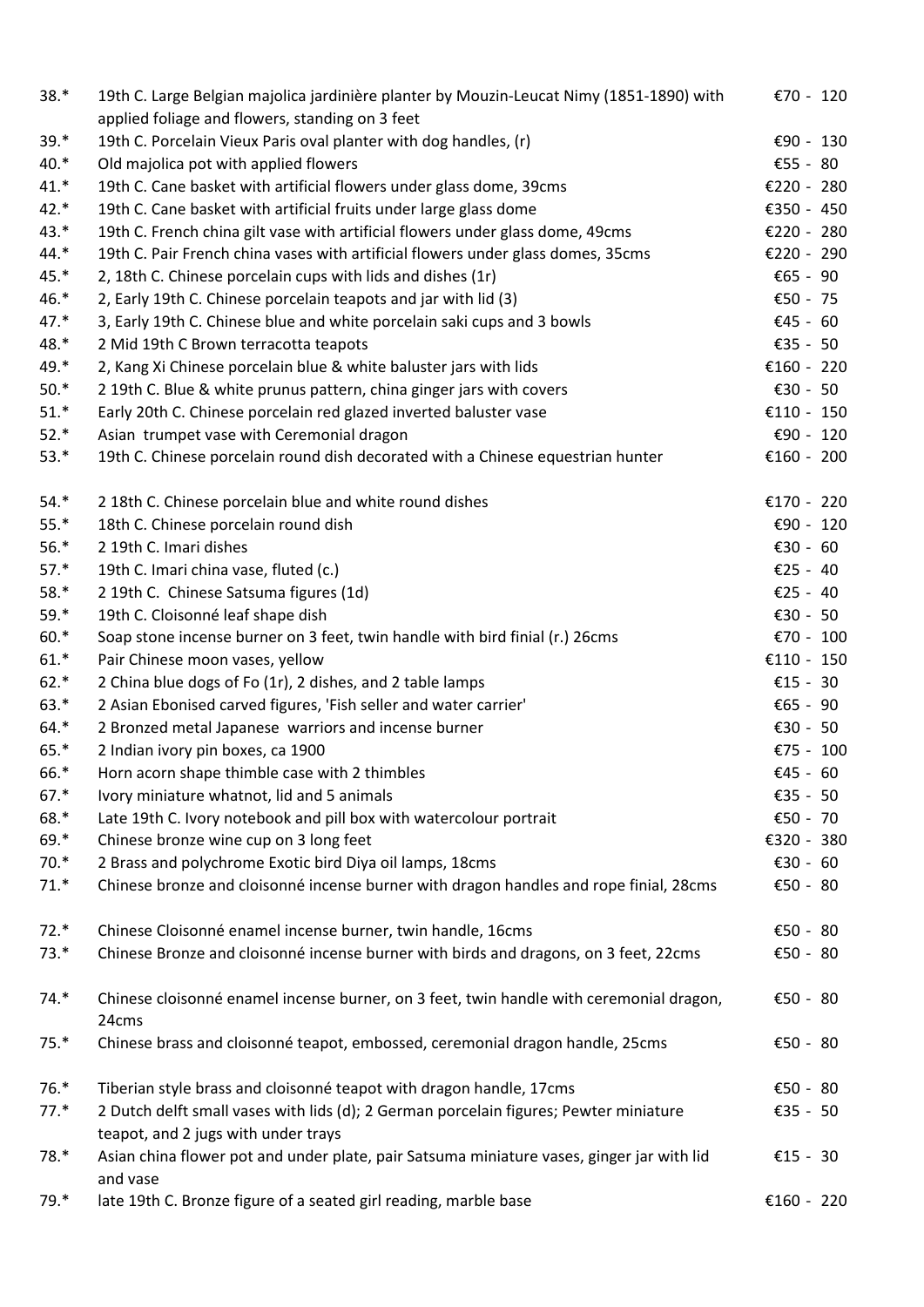| $80.*$  | Bronze figure of an female hoop dancer on round marble base, 58x26cms, signed (J.P.<br>Mosanted) | €420 - 500   |
|---------|--------------------------------------------------------------------------------------------------|--------------|
| $81.*$  | Bronze figure of a bull on marble base, 34x25cms, signed (Milo)                                  | €360 - 420   |
| $82.*$  | Bronze figure of a Panther on marble base, 28x17cms, signed Decoux                               | €320 - 380   |
| $83.*$  | Bronze figure of a prancing horse on marble base 24x22cms                                        | €200 - 250   |
| $84.*$  | Bronze figure of a reclining female figure, 24x13cms, signed (Nick)                              | €300 - 360   |
| $85.*$  | 20th C. Coloured bronze bust of a girl on a wooden base                                          | €260 - 320   |
| 86.*    | 19th C. Carved wood gilted monstrance with relic 46cms                                           | €220 - 260   |
| $87.*$  | 19th C. Ivory crucifix on red tortoiseshell cross, 68cms                                         | €600 - 700   |
| 88.*    | 19th C. Carved ivory crucifix, 14cm                                                              | € $80 - 120$ |
| $89.*$  | Old mother of pearl crucifix                                                                     | €25 - 40     |
| $90.*$  | 19th C. White metal and ebonised Holy Water font with Crucifix and angel (d)                     | €110 - 150   |
| $91.*$  | Capo di Monte large round dish, with Roman scene, pierved pattern                                | €30 - 50     |
| $92.*$  | Hispani ceramic round dish                                                                       | €40 - 80     |
| $93.*$  | Hispanic ceramic round dish                                                                      | €40 - 80     |
| 94.*    | 19th C. Glass chandelier, 6 branch                                                               | $500 - 900$  |
| $95.*$  | 19th C. Glass chandelier, 3 branch, gas, with beads and prisims                                  | $250 - 450$  |
| $96.*$  | Old glass chandelier with beads and pendants, 3 branch,                                          | $220 - 300$  |
| $97.*$  | 19th C. Glass chandelier, 6 branch with beads and prisms                                         | 250 - 450    |
| 98.*    | 19th C. Glass chandelier, 2 branch with beads and prisms                                         | $200 - 300$  |
| 99.*    | 19th C. Glass chandelier, 3 branch with prisms                                                   | $150 - 250$  |
| $100.*$ | Old glass chandelier, 16-branch with beads and pendants                                          | $70 - 150$   |
| $101.*$ | 19th C. Glass gas chandelier, 2 branch with opaque glass shades, pendants and prisms             | $100 - 150$  |
| $102.*$ | 2 Brass chandeliers                                                                              | €15 - 25     |
| $104.*$ | 3, 19th C. Glass 2-arm wall lights with prisms and another (4)                                   | €150 - 200   |
| $105.*$ | 19th C. Pair glass scroll arm wall lights                                                        | €60 - 120    |
| 106.*   | Louis XVI style brass pair of 5 branch wall lights, 52cm                                         | €250 - 300   |
| $107.*$ | Louis XVI style brass pair of 5 branch wall lights, 52cm                                         | €250 - 300   |
| $109.*$ | Ceiling light with crystal beads and pair brass framed wall lights                               | €30 - 50     |
| $110.*$ | Brushed chrome chandelier, 7-branch                                                              | €10 - 25     |
| $111.*$ | Brushed chrome chandelier, 6-branch with shades, and wall light                                  | €10 - 25     |
| $112.*$ | 2 Chrome mounted wall lights with long horn shape fluted glass shades                            | €30 - 50     |
| $113.*$ | 19th C. Brass Corinthian double wick paraffin lamp with clear glass font, frosted and            | €30 - 50     |
|         | cranberry shade                                                                                  |              |
| $114.*$ | 19th C. Brass double wick paraffin lamp with pink glass font, and shade                          | €130 - 180   |
| $115.*$ | 19th C. Double wick paraffin lamp with purple glass font, and cast iron base                     | €90 - 130    |
| $116.*$ | 19th C. Glass paraffin lamp, floral decoration                                                   | €70 - 90     |
| $117.*$ | 19th C. Opaline glass paraffin lamp                                                              | €30 - 50     |
| $118.*$ | 3 Old glass paraffin lamps                                                                       | €20 - 35     |
| $119.*$ | 2 Brass paraffin lamps and 4 others                                                              | €20 - 35     |
| $120.*$ | early 20th C. Neapolitan marble centrepiece with swans and vines, 49cm                           | €150 - 240   |
| $121.*$ | Silver plated large punch bowl with 10 cups and stand / tray                                     | €320 - 400   |
| $122.*$ | Silver plated wine cooler, round embossed fruit dish and oval tray                               | €35 - 45     |
| $123.*$ | JD&S silver plated card tray, pie crust edge, 25cm                                               | €30 - 60     |
| $124.*$ | Silver plated 3 branch candelabrum                                                               | €20 - 40     |
| $125.*$ | Silver plated fruit bowl, comport and crystal bowl with plated rim                               | €15 - 30     |
| 126.*   | Silver plated dish, oval tray, soup ladle, pair servers, tongs and 2 Salts                       | €40 - 60     |
| $127.*$ | Silver plated teapot                                                                             | €10 - 25     |
| 128.*   | 3 Silver plated entrée dishes and round tray                                                     | €15 - 30     |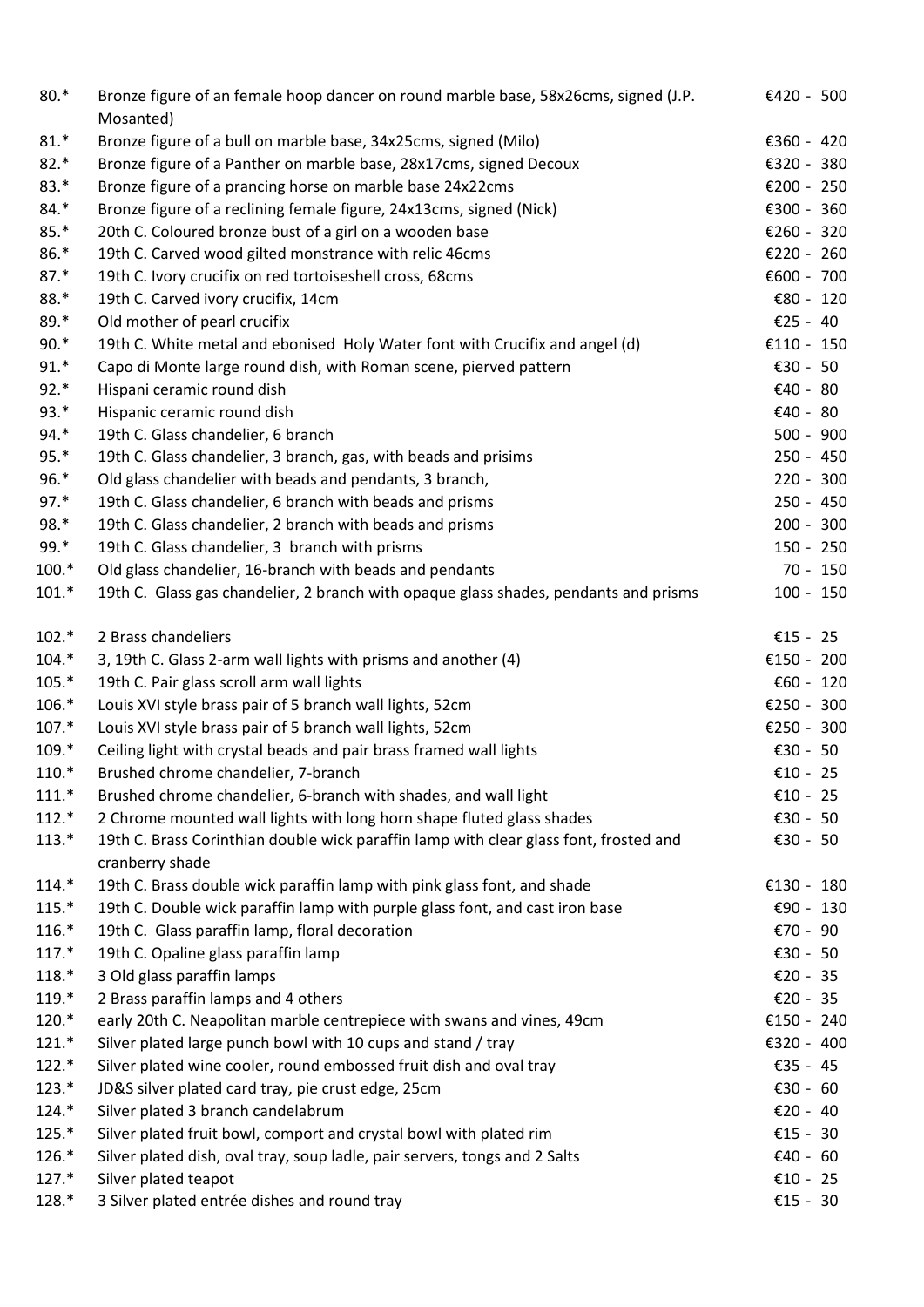| $129.*$ | Silver plated on copper pair candle sticks, shell shape bowl, and twin handle tray; 4 China<br>dinner and 4 soup plates, floral decoration, gilt rim, crystal decanter with stopper and<br>small vase | €10 - 20   |
|---------|-------------------------------------------------------------------------------------------------------------------------------------------------------------------------------------------------------|------------|
| 130.*   | Mid 19th C. Brass warmer with handle and liner (8-Point cross) 29cm                                                                                                                                   | €100 - 170 |
| $131.*$ | Early 20th C. Bronze and copper carved samovar                                                                                                                                                        | €60 - 90   |
| $132.*$ | Brass fender and copper coal scuttle with brass handle                                                                                                                                                | €45 - 60   |
| $133.*$ | Brass fire place tools, and 4 fold screen                                                                                                                                                             | €35 - 50   |
| 134.*   | 19th C. Copper cauldron, with wrought iron swing handles                                                                                                                                              | €20 - 45   |
| 135.*   | Steel funnel shape cistern                                                                                                                                                                            | €25 - 40   |
| 136.*   | Late 19th C. Brass library oil lamp with screen and tools                                                                                                                                             | €30 - 50   |
| $137.*$ | Old brass library oil lamp; round tray, small jug and oil lamp, etc                                                                                                                                   | €35 - 50   |
| 138.*   | 19th C. English copper samovar ca 1845                                                                                                                                                                | €120 - 160 |
| 139.*   | 19th C. Opaque glass tall vase with hand painted bird and floral decoration                                                                                                                           | €25 - 40   |
| $140.*$ | 19th C. Opaque glass vase, and 2 glass paraffin lamps (3)                                                                                                                                             | €30 - 45   |
| $141.*$ | Mdina glass vase dated '06                                                                                                                                                                            | €25 - 40   |
| $142.*$ | Crystal heavy tall vase, signed 28cms, and cranberry glass bowl                                                                                                                                       | €35 - 50   |
| $143.*$ | 2 Baccarat champagne flutes in presentation box                                                                                                                                                       | €25 - 40   |
| $144.*$ | Cranberry glass epergne flute, bowl, tumbler, Green glass water jug (c.) and 2 other<br>tumblers                                                                                                      | €25 - 40   |
| $145.*$ | 12 Stem glasses with coloured glass leaf design, and glass dolphin                                                                                                                                    | €20 - 35   |
| $146.*$ | Murano glass clown figure, 2 candle holders and Bohemian glass smoking pipe                                                                                                                           | €25 - 40   |
| $147.*$ | Venetian blue glass liqueur set, green liqueur set, vase and cruet                                                                                                                                    | €40 - 60   |
| $148.*$ | Miscellaneous glassware: Grey glass vase waisted, Pair candle sticks, sand dial, glass base<br>table lamp and Spiegelau glass napkin rings boxed (5)                                                  | €25 - 40   |
| $149.*$ | Crystal large fruit bowl on 3 scrolled feet, and Corvette 1959 model on wooden base                                                                                                                   | €25 - 40   |
| 150.*   | 2 Cut crystal decanters with silver collars, and copper lustre jug green band                                                                                                                         | €60 - 80   |
| $152.*$ | Crystal lidded bowl, hors d'oeuvres dish, oval fruit bowl and 2 vases                                                                                                                                 | €10 - 20   |
| $153.*$ | Large crystal vase                                                                                                                                                                                    | €20 - 35   |
| 154.*   | Crystal lidded bowl, hors d'oeuvres dish, oval fruit bowl and 2 vases                                                                                                                                 | €10 - 25   |
| $155.*$ | 2 China water jugs                                                                                                                                                                                    | €20 - 35   |
| 156.*   | 3 Old china green jugs, graduated                                                                                                                                                                     | €15 - 30   |
| $157.*$ | 12 Eggshell china cups and saucers, pink                                                                                                                                                              | €35 - 50   |
| 158.*   | Bavarian china coffee set, gilt decoration, 15-piece                                                                                                                                                  | €35 - 50   |
| 159.*   | 19th C. China tea set, white with gilt decorations, 14-piece, (d)                                                                                                                                     | €20 - 35   |
| $160.*$ | 2 Masons china Red and white jugs and 3 bowls, and 4 Blue and white willow pattern<br>dishes                                                                                                          | €55 - 85   |
| $161.*$ | ROYAL TUNER china green & white transferware part coffee set, 35-piece and another<br>teapot                                                                                                          | €20 - 35   |
| $162.*$ | Czech china yellow lustre coffee set with black handles 15-piece, and another modern with<br>floral decoration 15-piece                                                                               | €10 - 20   |
| $163.*$ | Miscellaneous china ware, Bavarian coffee set, Victoria china jug, bowl, 2 cups and saucers,<br>plates, etc                                                                                           | €20 - 35   |
| $164.*$ | Cornish Blue and white china kitchenware cups, saucers, round tish, tumbers, and cruet<br>bottles, etc                                                                                                | €35 - 50   |
| $165.*$ | China tea pot; 2 Cups; Creamer; Porcelain tea set, figures etc                                                                                                                                        | €15 - 30   |
| 166.*   | Denby china part dinner service, floral decoration, 70-piece                                                                                                                                          | €10 - 25   |
| $167.*$ | SPODE china part dinner & tea service Blue bird, 44-piece                                                                                                                                             | €55 - 75   |
| 168.*   | Masons china red and white large dish, and Crown Devon china oval blue transfer ware<br>$_{\text{dish}}(2)$                                                                                           | €50 - 80   |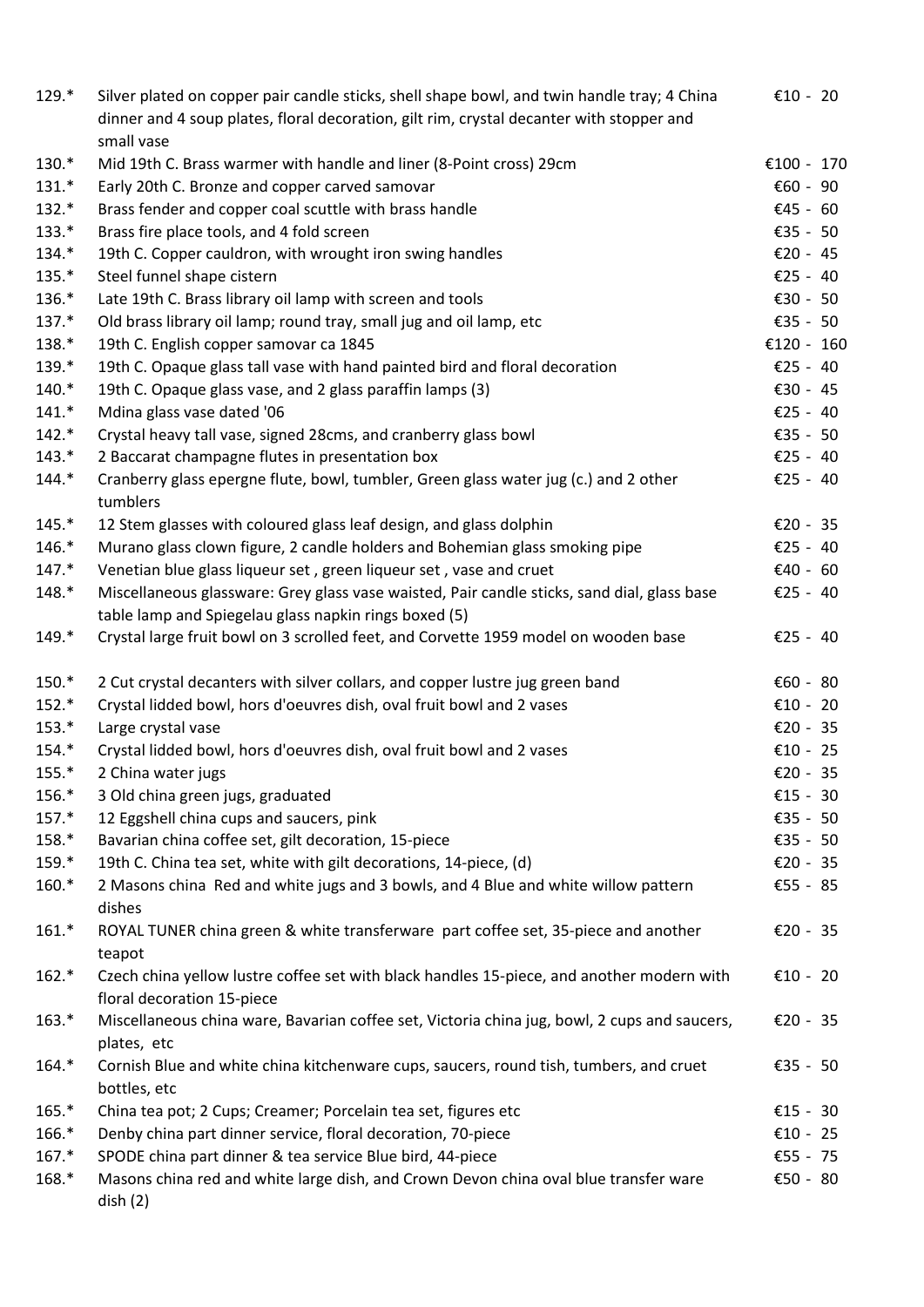| $169.*$ | 2 Wedgwood blue and white china plates, 2 Johnson Bros plates and another (5)                                                                                | €25 - 40 |  |
|---------|--------------------------------------------------------------------------------------------------------------------------------------------------------------|----------|--|
| 170.*   | 8 China decorative plates                                                                                                                                    | €20 - 40 |  |
| $171.*$ | 11 Decorative china small dishes                                                                                                                             | €20 - 40 |  |
| $172.*$ | Early 20th C. China wash set, 4-piece, pink and gilt (c)                                                                                                     | €15 - 30 |  |
| $173.*$ | 3 Ansley china vases and another, Jasperware ashtray and oval dish, Limoges small dish,                                                                      | €35 - 50 |  |
|         | Royal Worcester pin tray and others, bowl etc                                                                                                                |          |  |
| $174.*$ | Miscellaneous chinaware: Ashtray, cigarette lighter, 3 small jars with lids, bell etc                                                                        | €20 - 35 |  |
| $175.*$ | 7 Heritage homes of Malta and 5 others                                                                                                                       | €20 - 35 |  |
| $177.*$ | 3 China 2 branch wall lights                                                                                                                                 | €45 - 60 |  |
| 178.*   | Miscellaneous chinaware: Royal Worcester bell, Bavarian Porzellan bowl with lid, oval<br>trinket box, 2 squarish pots, twin handle urn                       | €20 - 35 |  |
| 179.*   | Royal Worcester china tureen with cover, 2 Royal Albert twin handle dishes, Mason's water<br>jug and Coalport vase (4)                                       | €20 - 35 |  |
| 180.*   | Limoges double dish, bottle vase, bonbonerres, 4 Wedgwood vases and another                                                                                  | €20 - 35 |  |
| $181.*$ | Italian majolica water jug, and 2 brown vases                                                                                                                | €15 - 30 |  |
| 182.*   | 2 19th C. Bisque swans, and Capodimonte water jug, cooking pot and pair candle sticks                                                                        | €15 - 30 |  |
| $183.*$ | Ansley china bowl, 6 Furstenberg china coasters and Wedgwood china 'Wild strawberry'<br>vase, all boxed (4)                                                  | €25 - 40 |  |
| 184.*   | 2 Royal Worcester china cake stands and Royal Worcester dish '4 Seasons of the English<br>Countryside' all boxed (3)                                         | €15 - 30 |  |
| 185.*   | British Monarchy memorabilia: tray, 3 china plaques and badge                                                                                                | €15 - 30 |  |
| 186.*   | Royal Worcester china and Royal Porzellan china trinket boxes, 2 china figurines, bird and<br>small Japanese vases (7)                                       | €25 - 40 |  |
| 187.*   | Miscellaneous chinaware: Prague plate, 2 Blue & white Christmas plates, Piccolino bowl<br>with lid, water jug and bowls                                      | €15 - 30 |  |
| 188.*   | Miscellaneous chinaware: Ansley tall vase, Royal Doulton mug and bowl, Wedgwood cup,<br>mug, plate, and 2 jugs (                                             | €20 - 35 |  |
| 189.*   | Belleek small vase                                                                                                                                           | €15 - 30 |  |
| 190.*   | 2 Painted plaster busts and plaster figure                                                                                                                   | €10 - 25 |  |
| 191.*   | Bisque china figure of a Geisha girl, female fruit seller, and figure group of singing angels                                                                | €15 - 25 |  |
| 192.*   | (3)<br>Greek ceramic jar with lid, dish and 2 pin trays with enamel and gold overlay; and a<br>majolica pitcher                                              | €15 - 30 |  |
| $193.*$ | G. Ruggeri resin sculpture of Hercules & Diomedes on marble base, Figures on seesaw, and<br>2 Resin bird figures on wooden base, eagle and red cardinal bird | €25 - 40 |  |
| 194.*   | Asian resin pair figures and decorative tusk on wooden stands                                                                                                | €25 - 40 |  |
| 195.*   | Miscellaneous crystal ware: 5 vases, 5 ashtrays, bowl, lids etc                                                                                              | €15 - 30 |  |
| 196.*   | 6 Brass curtain tie back hooks, and old tie press                                                                                                            | €25 - 40 |  |
|         |                                                                                                                                                              | €15 - 30 |  |
|         | Thursday 9th June 2022 at 3pm                                                                                                                                |          |  |

| $201.*$ | 2 Florentine gilted rococo shelves                          | €20 - 45  |  |
|---------|-------------------------------------------------------------|-----------|--|
| $202.*$ | 19th C. Mahogany document / jewellery box                   | €25 - 35  |  |
| $203.*$ | Mid 19th C. Mahogany document box                           | €60 - 90  |  |
| $204.*$ | 19th C. Mahogany document box with brass mounts             | €30 - 50  |  |
| $205.*$ | Old gilt & green painted small wall hanging display cabinet | €90 - 130 |  |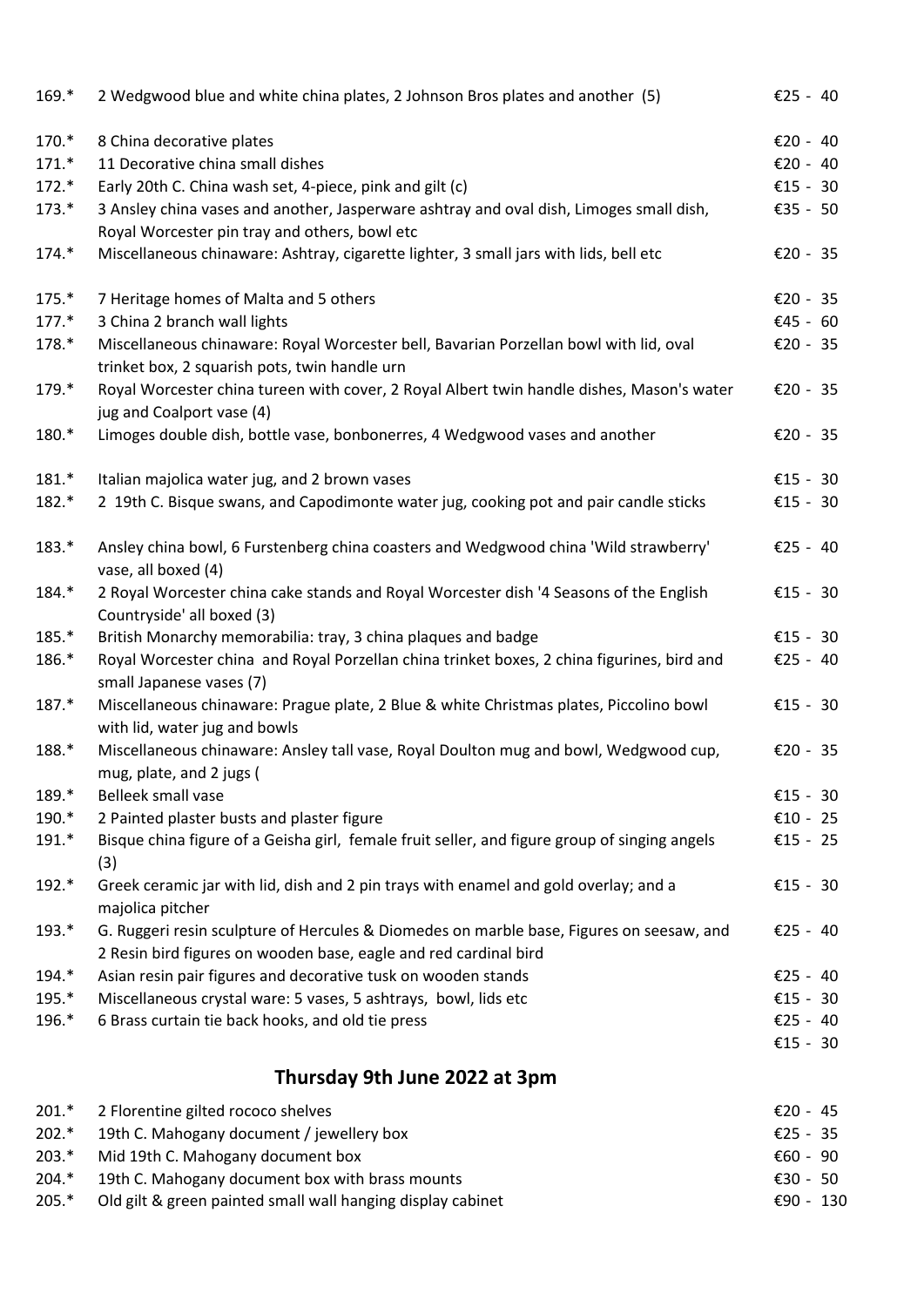| 206.*   | 2, 19th C. wall hanging carved wood consoles / shelves                                                               | €90 - 120        |
|---------|----------------------------------------------------------------------------------------------------------------------|------------------|
| $207.*$ | Mahogany oval table on tripod legs, and Pie crust edge mahogany table on triple column,<br>and claw and ball feet    | €20 - 45         |
| 208.*   | Oak magazine table, oval                                                                                             | €10 - 20         |
| 209.*   | 2 Mahogany wine tables, tripod legs                                                                                  | €20 - 45         |
| $210.*$ | Mahogany round occasional table on 3 turned bamboo style legs, footstool and another<br>table                        | €20 - 45         |
| $211.*$ | Sorrento music table on ebonised legs                                                                                | €45 - 65         |
| $212.*$ | Mahogany drum table on central turned part fluted column, sabre legs                                                 | €70 - 100        |
| $213.*$ | Mahogany octagonal lamp table, 4 drawers, central column                                                             | €20 - 50         |
| $214.*$ | Oak pair carvers blue upholstery seat                                                                                | $\epsilon$ 0 - 0 |
| $215.*$ | 2 Maltese mahogany inlaid corners showcases                                                                          | €40 - 60         |
| $216.*$ | 19th C. Maltese mahogany wall hanging serpentine side table with carved dolphin supports                             | €100 - 150       |
| $217.*$ | Reprodux mahogany revolving library / lamp table                                                                     | €25 - 40         |
| $218.*$ | 2 Mahogany bed side tables with drawer, 50 x64 x 37cm                                                                | €40 - 60         |
| 219.*   | Mahogany pair X-frame stools                                                                                         | €50 - 80         |
| 220.*   | Mahogany butlers tray, X-frame stand, ca. 1910                                                                       | €20 - 40         |
| $221.*$ | Mahogany coat stand, adjustable                                                                                      | €20 - 45         |
| $222.*$ | 2 Alexandria walnut round pot stands with green marble top                                                           | €90 - 120        |
| $223.*$ | Late 19th C. Kidney-shape rosewood commode in the Louis VX style, 2-drawer, brass<br>mounts and gallery              | €100 - 160       |
| $224.*$ | 19th C. Mahogany octagonal sewing table on tripod legs                                                               | €160 - 220       |
| $225.*$ | Ewardian rosewood inlaid card table, fold-over, with under stretcher, and spade feet                                 | €110 - 150       |
| $226.*$ | Side table, drop end, ca 1860                                                                                        | €160 - 200       |
| $227.*$ | Edwardian mahogany corner hanging showcase                                                                           | €100 - 160       |
| 228.*   | 19th C. veneered walnut octagonal lamp table, on turned column and splay lega, 61 x<br>71cm                          | €100 - 180       |
| $229.*$ | Edwardian mahogany octagonal window table                                                                            | € $80 - 120$     |
| $230.*$ | Old mahogany round table on tripod base                                                                              | €30 - 50         |
| $231.*$ | Victorian mahogany round tilt top table on central triangular columntripod base on bun<br>feet                       | €260 - 320       |
| $232.*$ | 4, Maltese 19th C. Chairs, and another                                                                               | €170 - 220       |
| $233.*$ | 19th C. Chestnut chest of 2 drawers                                                                                  | €160 - 200       |
| 234.*   | Mid 19th C. oak chest of 3-drawers of small proportions, ebonised lateral columns                                    | €150 - 200       |
| $235.*$ | 19th C. Maltese mahogany chest of drawers                                                                            | €220 - 280       |
| 236.*   | 19th C. English mahogany linen press over 4 drawer base, turned feet                                                 | €500 - 700       |
| $237.*$ | 19th C. Maltese mahogany chest of drawers, serpentine front with lateral grotesque<br>animalier carvings, marble top | €220 - 280       |
| 238.*   | Walnut showcase with lateral cupboards, on cabriole legs, ca 1920                                                    | €70 - 100        |
| 239.*   | Oak chest of drawers, ca 1900                                                                                        | €110 - 150       |
| $240.*$ | 19th C. Maltese mahogany 2-door wardrobe, over 2 drawer base                                                         | €100 - 200       |
| $241.*$ | 19th C. Mahogany 2-door linen press on 4 drawer base, with original linen trays, ca 1830                             | €400 - 600       |
| $242.*$ | 19th C. Maltese mahogany 2-door wardrobe, over 2 drawer base                                                         | €100 - 200       |
| $243.*$ | Late 19th C. Pair walnut dwarf showcases with brass mounts                                                           | €550 - 700       |
| $244.*$ | 19th C. Oak bookcase with drawer and lateral columns                                                                 | €90 - 120        |
| $245.*$ | Joinwel card table                                                                                                   | €110 - 150       |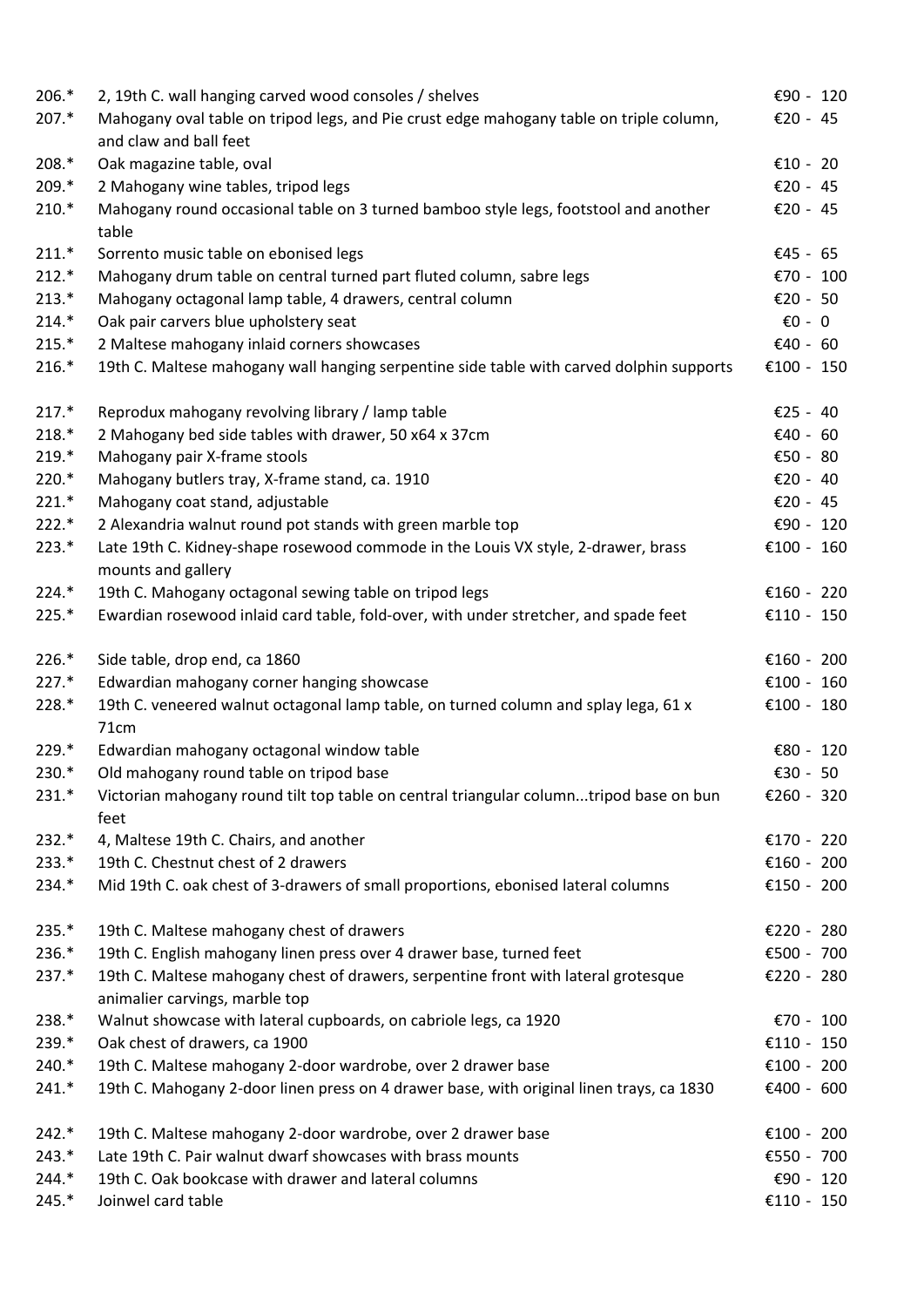| $246.*$<br>$247.*$ | 19th C. Mahogany side table with ormolu mounts grey marble top<br>18th C. Maltese hall coffer                                    | €150 - 300<br>€300 - 450 |
|--------------------|----------------------------------------------------------------------------------------------------------------------------------|--------------------------|
| 248.*              | Early 19th C. Mahogany hall table with serpentine Gozo marble top, 100 x 62cm                                                    | €600 - 800               |
| 249.*              | 19th C. Carved wood gilted console table with drawer, crossed stretcher and red marble<br>top                                    | €550 - 700               |
| 250.*              | 19th C. Italian mahogany bed side commode, carved lateral figures, serpentine front and<br>sides, on beaded bun feet, marble top | €260 - 320               |
| $251.*$            | THOMAS LLOYD brown leather 3 seater settee and armchair                                                                          | €100 - 200               |
| $252.*$            | Regency 2-seater settee, on sabre legs, cream damask upholstery                                                                  | €220 - 300               |
| $253.*$            | Late 19th C. Walnut sewing table, turned column & splay legs, ceramic castors                                                    | €160 - 220               |
| 254.*              | Late 19th C. Mahogany bow front sideboard with geometric inlay and square tapered legs<br>with spade feet, ca 1890               | €100 - 160               |
| $255.*$            | Maltese mahogany inlaid chest of drawers of small proportion, star motif, cabriole legs                                          | €220 - 280               |
| 256.*              | Maltese mahogany inlaid chest of 3-drawers, tapered legs, Ca 1950                                                                | €160 - 200               |
| $257.*$            | Maltese mahogany inlaid chest of drawers of small proportion, Maltese cross motif,<br>cabriole legs                              | €50 - 80                 |
| 258.*              | Early 20th C. Walnut sideboard, 3 drawer, high tapered legs                                                                      | €220 - 280               |
| 259.*              | 19th C. Maltese stained pine side table with 2-drawers, white marble top                                                         | €30 - 50                 |
| $260.*$            | English Regency style mahogany 3 drawer sideboard on spade legs                                                                  | €220 - 280               |
| $261.*$            | Mahogany serpentine side table                                                                                                   | €35 - 50                 |
| $262.*$            | Oak gate leg table, ca 1920                                                                                                      | €55 - 75                 |
| $263.*$            | Mahogany china cabinet                                                                                                           | €260 - 320               |
| $264.*$            | 19th C. Maltese mahogany bedside table with marble top, lions paw feet                                                           | €70 - 100                |
| $265.*$            | Early 19th C. Carved Oak dresser with recess and carved figures                                                                  | €100 - 160               |
| 266.*              | Late 18th C. Oak welsh dresser with 3 drawers and raised carved back                                                             | €300 - 400               |
| $267.*$            | 19th C. Carved oak 2 door bookcase over 1 drawer base                                                                            | €260 - 320               |
| 268.*              | 19th C. Carved oak 2 door 2 drawer cupboard base, with upper 2 door showcase                                                     | €220 - 280               |
| 269.*              | 19th C. carved oak tall cupboard, 1 door, drawer base with raised back and with square<br>column supports                        | €110 - 150               |
| 270.*              | Iraq carved wood 4-fold screen, ca 1900, with lions and foliage, 240 x 183cm                                                     | €250 - 340               |
| $271.*$            | Asian carved wood and red lacquer 2-fold screen set with ivory & mother of pearl                                                 | €260 - 320               |
| $272.*$            | Japanese 6-fold screen painted with cranes and bords, gold ground, 345cm                                                         | €200 - 300               |
| $273.*$            | Egyptian carved wood octagonal camel table                                                                                       | €110 - 150               |
| $274.*$            | Colonial ebonised high lamp table with carved elephant masks, on 4 scroll legs with under<br>stretcher                           | €160 - 200               |
| $275.*$            | Colonial ebonised round lamp table on 3 elephant mask legs, carved top                                                           | €110 - 150               |
| 276.*              | 2 Old ebonised round occasional tables, with lion mask legs, and under stretcher, carved<br>top                                  | €160 - 200               |
| $277.*$            | 2 North African carved wood low octagonal tables                                                                                 | €40 - 65                 |
| 278.*              | 19th C. Carved oak settee and 2 armchairs                                                                                        | €150 - 250               |
| 279.*              | Colonial hand carved octagonal occasional table with inset gray marble top                                                       | €160 - 200               |
| 280.*              | 19th C. Oak oval gate leg table                                                                                                  | €150 - 200               |
| 281.*              | 4, Oak high back chairs, ca 1920                                                                                                 | €45 - 60                 |
| 282.*              | 19th C. Carved oak table with geometrical pattern inlay, understratcher                                                          | €420 - 500               |
| 283.*              | 19th C. Oak 2 door cupboard                                                                                                      | €160 - 200               |
| 284.*              | Oak open bookcase, 70 x 230cm                                                                                                    | €100 - 160               |
| 285.*              | Mahogany open bookcase, 92 x 222cm                                                                                               | €100 - 160               |
| 286.*              | Edwardian walnut breakfront bookcase on claw and ball feet, Ca. 1930                                                             | €300 - 450               |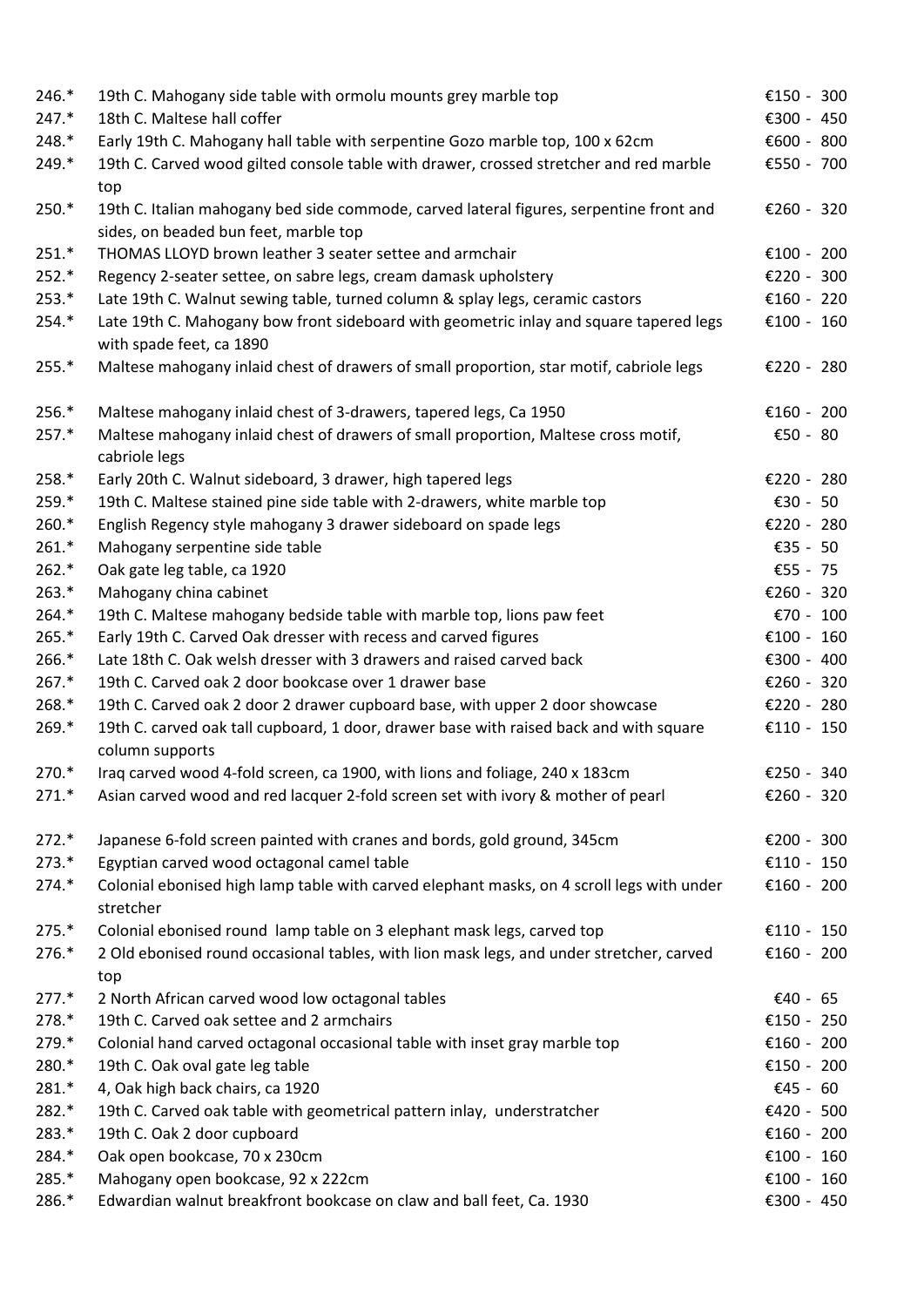| $286.1.*$ | Edwardian walnut breakfront bookcase on claw and ball feet, Ca. 1930                               | €300 - 450   |
|-----------|----------------------------------------------------------------------------------------------------|--------------|
| 287.*     | Edwardian mahogany 2 door showcase                                                                 | €110 - 150   |
| 288.*     | Edwardian mahogany 2-door showcase with tapered and splay legs                                     | €100 - 180   |
| 289.*     | Alexandria walnut showcase, serpentine front                                                       | €70 - 100    |
| 290.*     | Alexandria walnut and fruitwood inlaid showcase                                                    | €80 - 120    |
| $291.*$   | Alexandria mahogany inlaid corner showcase of cabriole legs                                        | € $90 - 130$ |
| 292.*     | Regency style mahogany twin pedestal extendable dining table with 2 leaf extensions, and           | €50 - 100    |
|           | 6 Mahogany dining chairs, bar back turned and fluted legs, cream upholstery                        |              |
| $293.*$   | 2 Black leatherette armchairs                                                                      | €30 - 50     |
| 294.*     | Mahogany corner cabinet                                                                            | €10 - 25     |
| 295.*     | Ebonised octagonal column                                                                          | €65 - 90     |
| 296.*     | Mahogany piano stool with string inlay                                                             | €15 - 25     |
| 297.*     | Maltese mahogany oval table on turned column and splay legs, ca 1900                               | €45 - 60     |
| 298.*     | 19th C. Walnut oval centre table on a carved column and splay legs, ca 1900, 82 x 122cm            | €260 - 320   |
| 299.*     | Circular mahogany dining table                                                                     | €75 - 100    |
| 300.*     | Mahogany 4 poster single bed                                                                       | €60 - 150    |
| $301.*$   | Mahogany corner showcase                                                                           | €55 - 75     |
| $302.*$   | Wing armchairs, pair, green upholstery, tapestry seat and back                                     | €30 - 60     |
| $303.*$   | Mahogany twin pedestal desk, green leather top, ca1920                                             | €50 - 150    |
| $304.*$   | Mahogany coffee table, with 2 drop ends, green leather inset top                                   | €20 - 40     |
| $305.*$   | 2 Mahogany book cases and twin pedestal desk                                                       | €55 - 80     |
| 306.*     | Mahogany coffee table on lyre supports, with inaly                                                 | €30 - 50     |
| $307.*$   | 19th C. Maltese pine 3 drawer desk, turned legs, leatherette top                                   | €55 - 75     |
| 308.*     | Iron framed coffee table with mahogany top                                                         | €20 - 45     |
| 309.*     | Mahogany sofa table on 4 turned columns, under stretcher, green leather inset top                  | €30 - 50     |
| $310.*$   | Mahogany repro sofa table                                                                          | €75 - 100    |
| $311.*$   | mahogany sofa table, ca 1970                                                                       | €110 - 150   |
| $312.*$   | Filing cabinet, 4 drawer and 3 drawer stationery low cabinet to match                              | € $80 - 140$ |
| $313.*$   | Old mahogany smokers stand                                                                         | €25 - 40     |
| $314.*$   | Mahogany standard lamp                                                                             | €10 - 25     |
| $315.*$   | Victorian brass paraffin lamp with wrought iron stand                                              | €40 - 65     |
| $316.*$   | Asian pair ebonised wall plaques with bone inlaid birds in ebonised hand carved frames, ca<br>1920 | €220 - 280   |
| $317.*$   | Early 20th C. Mahogany nursing chair with buttoned upholstery                                      | €50 - 80     |
| $318.*$   | Early 20th C. Maltese hanging 3-tier whatnot, with carving, 86 x 76cm                              | €30 - 50     |
| 319.*     | Mahogany 2-tier trolley, stained pine 3-tier hanging whatnot, and 3-tier cake stand                | €20 - 35     |
| 320.*     | Mahogany framed armchair with burgundy upholstery                                                  | €10 - 20     |
| $321.*$   | 19th C. Earthenware twin handle storage urn, glazed                                                | €150 - 300   |
| 322.*     | Black figured marble pair baluster columns, part fluted with square bases, 76cm                    | €100 - 240   |
| 323.*     | Late 19th C. Maltese carved stone pedestal with swans, 74cm                                        | €150 - 240   |
| 324.*     | Early 20th C. Alabaster table lamp with carved female figure                                       | €220 - 280   |
| 325.*     | Early 20th C. Marble column                                                                        | €110 - 150   |
| 326.*     | Horse-shoe back desk armchair with cane seat (d)                                                   | €15 - 25     |
| 327.*     | 2, Walnut low chairs                                                                               | €55 - 75     |
| 328.*     | 19th C. Walnut armchair, scroll arms, upholstered seat                                             | €35 - 50     |
| 329.*     | 4, Victorian mahogany chairs, drop in seats                                                        | €130 - 180   |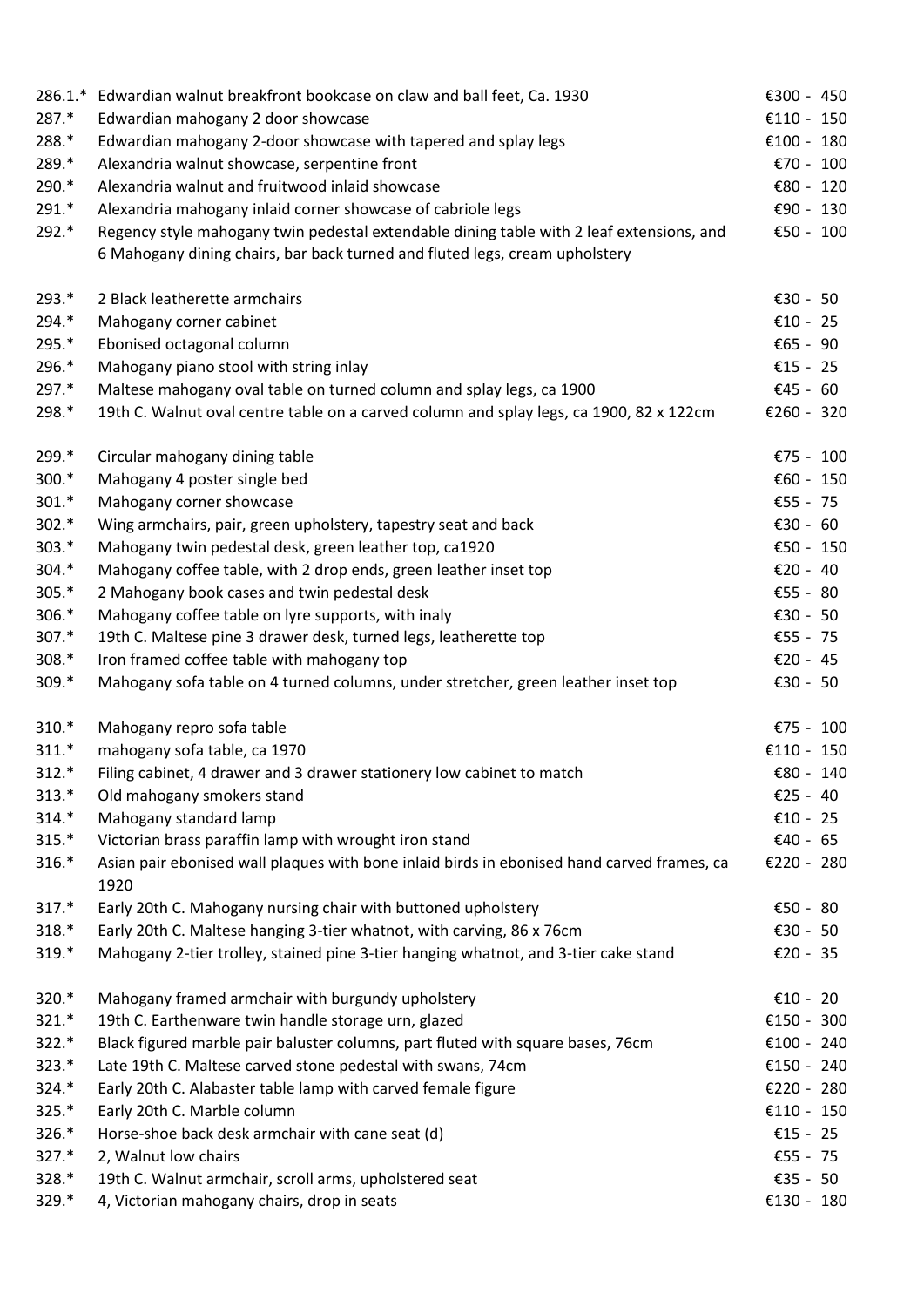| 330.*   | 5, Chippendale mahogany dining chairs with drop in padded seats, ca 1860                                                                               | €120 - 180    |  |
|---------|--------------------------------------------------------------------------------------------------------------------------------------------------------|---------------|--|
| $331.*$ | 6, 19th C. Mahogany Regency style dining chairs, bar back, cane seats                                                                                  | €180 - 300    |  |
| $332.*$ | Walnut kidney shape stool and chair with cane seat                                                                                                     | €10 - 20      |  |
| $333.*$ | 2, 17th C. Oak chairs                                                                                                                                  | €30 - 50      |  |
| 334.*   | 19th C. Chippendale mahogany dining armchairs with drop in padded seats, ca 1860                                                                       | €30 - 50      |  |
| 335.*   | Gilt and ebonised frame with bevelled mirror 81x115cms                                                                                                 | €90 - 130     |  |
| 336.*   | Florentine gilt mirror                                                                                                                                 | € $80 - 140$  |  |
| 337.*   | 19th C. French gilt over mantle mirror                                                                                                                 | €320 - 400    |  |
| 338.*   | 2 Florentine carved wood lustre mirrors, 125x40cms                                                                                                     | €100 - 200    |  |
| 339.*   | Bevelled glass pair mirrors with 2 branch candle holders, 1920's                                                                                       | € $80 - 120$  |  |
| 340.*   | Gilt framed bevelled mirror                                                                                                                            | €25 - 45      |  |
| $341.*$ | Gilted overmantle mirror, scrolled decoration, 110 x 146cm                                                                                             | €100 - 160    |  |
| $342.*$ | Baroque style gilted mirror                                                                                                                            | €220 - 260    |  |
| $343.*$ | Mirror in mahogany frame                                                                                                                               | €30 - 50      |  |
| $344.*$ | Mahogany framed bevelled mirror                                                                                                                        | €10 - 25      |  |
| $345.*$ | Mahogany framed mirror with shelves and bevelled glass                                                                                                 | €55 - 75      |  |
| 346.*   | 19th C. Print 'Grand Master La Vallette' in gilt frame                                                                                                 | €25 - 35      |  |
| $347.*$ | SCHRANZ BROTHERS Lith., 19th C., 'Malta Dockyard' framed                                                                                               | €40 - 60      |  |
| 348.*   | BROCKDORFF & SONS Lith., 19th C., 'The New Protestant Church in Malta' (Sold by Muir),<br>framed                                                       | €40 - 60      |  |
| 349.*   | BELLANTI MICHELE ., 19th C. lithograph 'Strada San Paolo' framed                                                                                       | € $80 - 120$  |  |
| $350.*$ | GEORGE MATTHAUS SEUTTER map of the Maltese islands with water colour                                                                                   | €1,500 - 1700 |  |
| $351.*$ | AGOSTINO SCOLARO pen drawing with water-colour 'View of the Grand Port of Malta -<br>1829'                                                             | €1,300 - 1500 |  |
| $352.*$ | Goupy 19th C. print 'A View of the Port and Entrance of the City and Isle of Malta' 53 x                                                               | €200 - 280    |  |
|         | 45cm, in a Maltese olivewood frame                                                                                                                     |               |  |
| $353.*$ | FERDINANDO FAMBRINI (active 1764-80) print with later colouring 'Nave Mercantile                                                                       | €200 - 300    |  |
|         | Danimarchese' with dedication to DeRohan, after a painting by Giovanni Giuseppe<br>Allezard, 48 x 36cm, in a Maltese frame                             |               |  |
| $354.*$ | 19th C Coloured map of St. Paul's visit, mahogany frame                                                                                                | €240 - 300    |  |
| $355.*$ | Berthault print Bird's Eye View of the City and Harbour of Malta, 1780s, framed                                                                        | €320 - 380    |  |
| 356.*   | 18th C. Plan of Valletta and the surrounding Harbours 'Plan Geometral de la Ville et du Port<br>de Malte' framed                                       | €320 - 380    |  |
| $357.*$ | Mid 19th C. Print 'Piazza Tesoreria on 19 Dec 1847' in 19th C. Maltese mahogany frame                                                                  | €220 - 280    |  |
| 358.*   | 19th Brockdorf C. Print 'Valletta and its environs' in oak frame                                                                                       | €110 - 150    |  |
| $359.*$ | 19th C. Maps of Balearic Islands, Corsica & Sardinia and Valletta, in mahogany frame                                                                   | €45 - 65      |  |
| $360.*$ | 18th C. Print 'Particilar Draughts of some of the chief African islands in the Mediterranean,<br>Atlantic and Ethiopic Oceans', including Malta framed | €45 - 65      |  |
| $361.*$ | FRABNCESCO ZIMELLI pair prints Costumes of the Order, 26 x 34cm, in mahogany frames                                                                    | € $80 - 140$  |  |
| $362.*$ | FEDERICO DE WIT 18th C. Map of the Maltese Islands, framed                                                                                             | €600 - 700    |  |
| $363.*$ | 10 Prints 'Coinage of the Knights' in 2 Maltese mahogany old frames                                                                                    | €160 - 220    |  |
| 364.*   | Brockdorf pair coloured prints 'Chapel of the Language of Provance and Portugal'<br>mahogany frames                                                    | €130 - 180    |  |
| $365.*$ | Mid 19th C. sea chart - Valletta to Marsaxlokk, 1860, framed                                                                                           | €45 - 70      |  |
| $366.*$ | G. SCHRANZ L/e reprint 3/200 'Grand Harbour' framed                                                                                                    | €90 - 140     |  |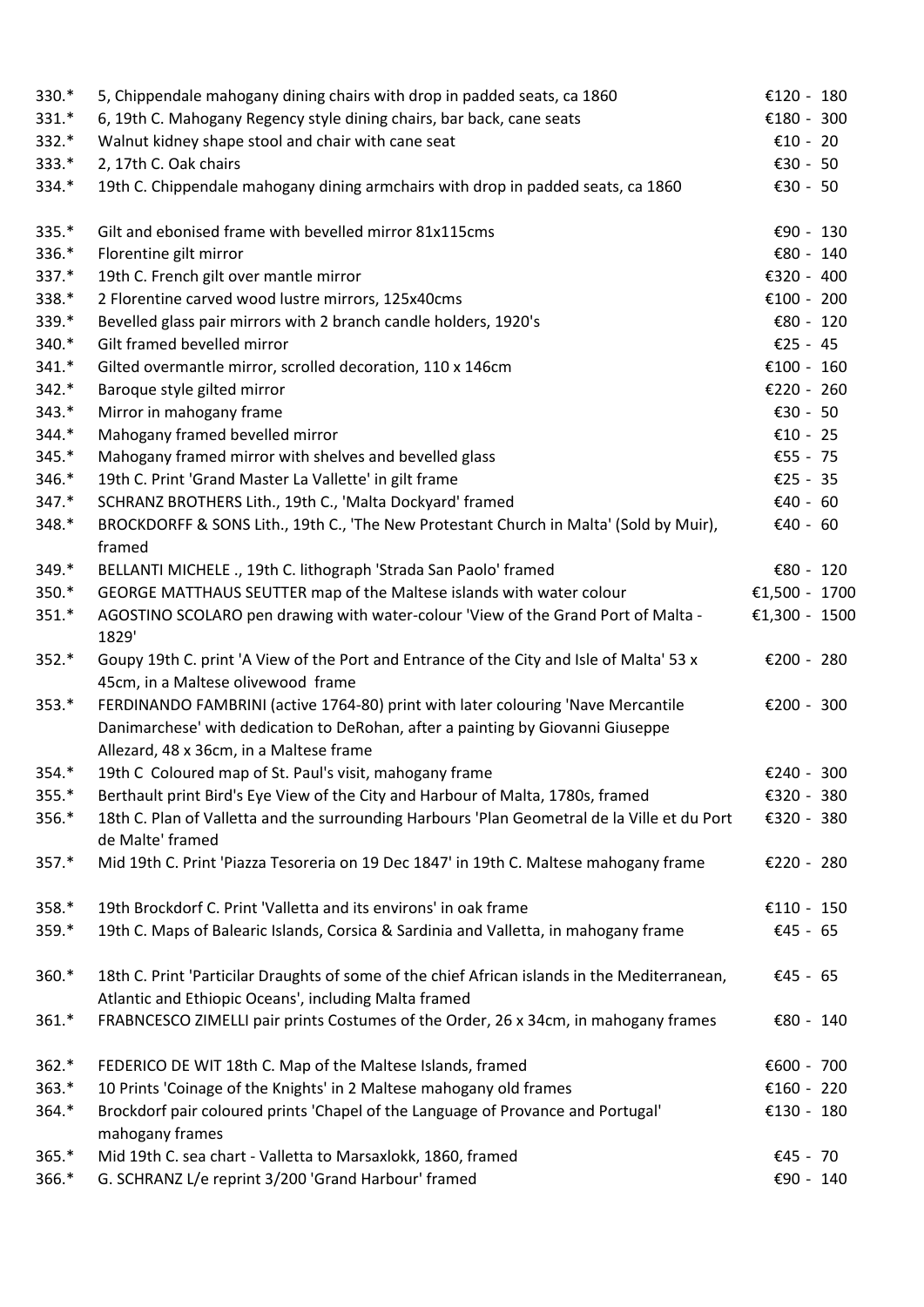| $367.*$ | D' ESPOSITO VINCENZO water colour 'HMS Sanspirez' 46x30cms, signed, dated 1891,<br>framed                                | €550 - 700  |
|---------|--------------------------------------------------------------------------------------------------------------------------|-------------|
| 368.*   | SCHRANZ, 19TH c. print 'Constantinople and Galata' gilt frame                                                            | €110 - 150  |
| 369.*   | BERTHAULT / LIENARD, 19th C. Print 'Vue a Vol d'oisseau de le Ville & du Port de Malte'<br>framed                        | €50 - 80    |
| 370.*   | DUPLESIS BERTAUX., 19th C. Print 'Capitulation de La Ville de Malte' framed                                              | €40 - 60    |
| $371.*$ | 19th C. Print of the Grand Harbour and another Malta view print                                                          | €45 - 70    |
| 372.*   | 19th c. Map of the Maltese Islands, framed                                                                               | €40 - 65    |
| 373.*   | 4 19th C. Prints 'Malta Scenes' in gilt frames                                                                           | €60 - 80    |
|         | 373.1.* BROCKDORFF., 19th C. 3 prints with water-colour 'Malta Views' framed                                             | € $60 - 90$ |
|         | 373.2.* 2 19th C. Coloured prints 'Map of the Maltese islands & Plan of Valletta and the harbours'<br>in mahogany frames | €45 - 60    |
| $374.*$ | 19th C. 4 Malta prints 'Views' framed, and another print (5)                                                             | €60 - 90    |
| $375.*$ | 19th C. Broadsheet prints: Opening of a Railway in Malta; Review at Malta of Troops en<br>Route for China, framed (2)    | €40 - 60    |
| 376.*   | 2 19th C. Coloured prints 'Procession in Valletta & Harbour view' mahogany frames                                        | €45 - 60    |
| 377.*   | HENRY ZARB 3 water colours ' Maltese country scenes' framed                                                              | €150 - 200  |
| 378.*   | CHARLES MANETTA, oil painting 'Stone Water Chanels among trees' 40x30cms, signed,                                        | €45 - 65    |
|         | dated 06, gilt frame                                                                                                     |             |
| 379.*   | 19th C. Coloured political cartoon 'Snuffing out Boney!' framed                                                          | €30 - 60    |
| 380.*   | ZEUS C., pair oil paintings on cancas 'Rome Street and Landscape' 29 x 38cm, signed,<br>framed                           | €160 - 200  |
| 381.*   | 3 Neapolitan oil paintings 'Costal scenes' 53x28cms, framed                                                              | €100 - 140  |
| 382.*   | SOLER, oil painting 'Still life: Copper pot, bowl and cherries' 52x44cms, signed, in gilt<br>frame                       | €55 - 75    |
| 383.*   | Leb Oil painting 'Still life: Plums in wicker basket' 52x44cms, signed, dated 1918, gilt<br>frame                        | €55 - 75    |
| 384.*   | G. HEATON oil painting on board 'Raindrops on poppies' 50x40cms, signed, in gilt frame                                   | €55 - 75    |
| 385.*   | Oil painting 'Female Traders in a square' 50x40cms, framed                                                               | €55 - 75    |
| 386.*   | Oil on board 'Still life: Daffodils in a Vase,'32x44cms, gilt frame                                                      | €160 - 220  |
| 387.*   | Oil painting 'Poppies' 43x56cms, gilt frame                                                                              | €40 - 60    |
| 388.*   | Oil painting 'Still life of flowers in a blue vase' 70x50cms, signed, gilt and oak frame                                 | €35 - 55    |
| 389.*   | LOISE LE FLAIRE, oil painting 'Beduin Horsemen' 90x60, signed, in gilt frame                                             | €110 - 150  |
| 390.*   | S. V. LOFARO oil painting 'Boats in the Grand Harbour' 115x50cms, signed, framed                                         | €90 - 120   |
| 391.*   | Oil Painting 'Grand Harbour - Malta' 68x135cms, gilt frame                                                               | €320 - 400  |
| 392.*   | GEO FURST oil painting 'Sail ships' 140x74cms, signed, gilt frame                                                        | €550 - 700  |
| 393.*   | EMMANUEL FARRUGIA oil painting 'Mgarr and Ghajnsielem' 50x75cms, signed, dated<br>1970, framed                           | €320 - 380  |
| 394.*   | L. E. BLOCKWELL, pair water colours 'Female nudes' 29x40cms, signed, gilt frames                                         | €55 - 75    |
| 395.*   | 20th C. Pair oil paintings 'Moored ship and harbour' 40x30cms, in gilt frames                                            | €45 - 65    |
| 396.*   | S. E. JEFFREY, pair oil paintings 'Polutry' 29x19cms, signed, in gilt frame                                              | €45 - 65    |
| 397.*   | 2 Oil on board 'Old Folks, 23x16cms, gilt frames                                                                         | €40 - 60    |
| 398.*   | 18th C. Dutch ebonised frame, 59 x 64cm; with a print                                                                    | €200 - 260  |
| 398.1.* | JONAS SUYDERHOEF (1613-1686) Print 'Treaty: Philip IV' 58 x 47cm, framed                                                 | €50 - 80    |
|         | 398.2.* 19th C. Print 'Mythological scene' in gilt frame                                                                 | €15 - 30    |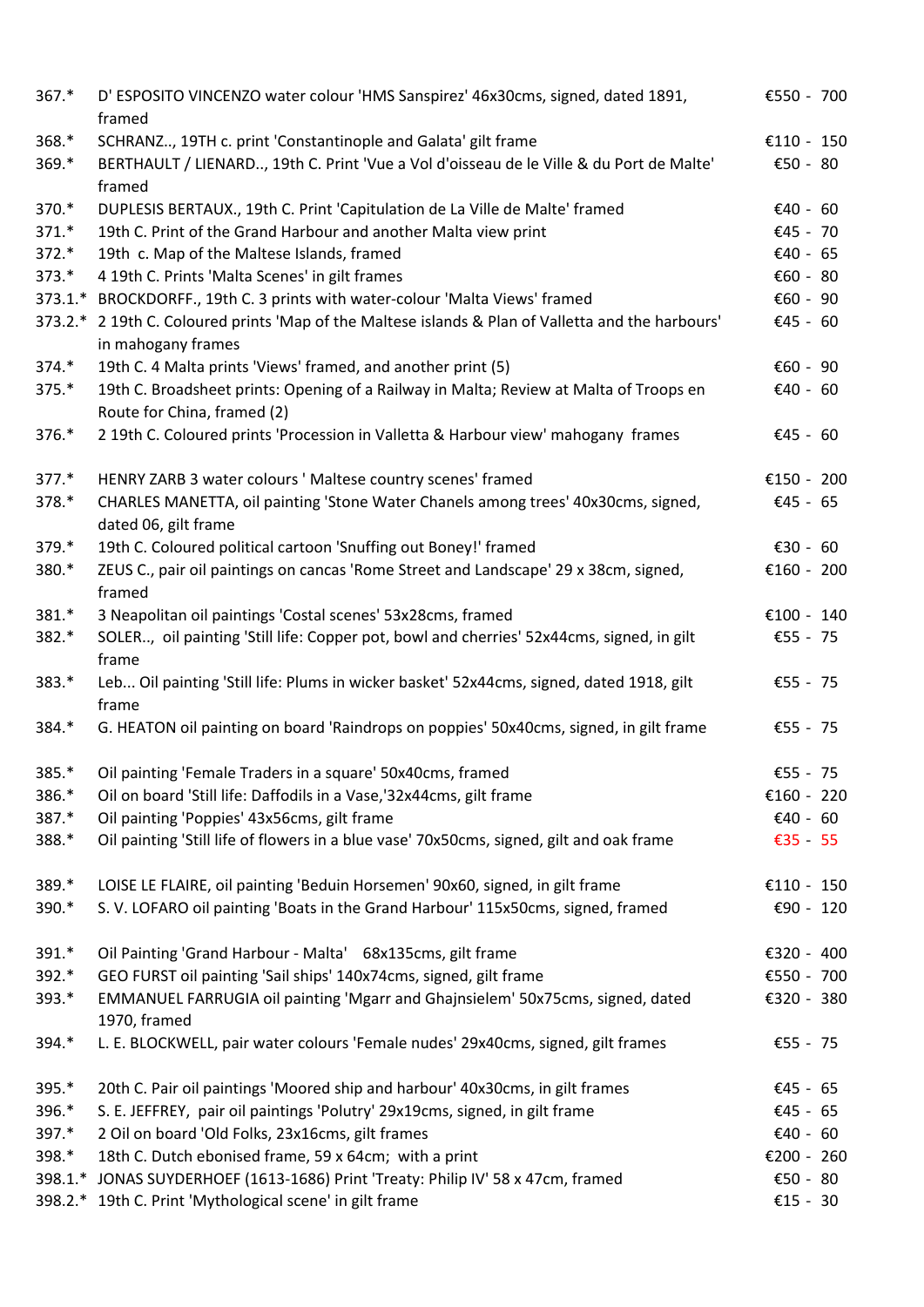|         | 398.3.* 2 19th C. Large format prints with in Mahogany frames                                                                                       | €20 - 45   |
|---------|-----------------------------------------------------------------------------------------------------------------------------------------------------|------------|
|         | 398.4.* 2 19th C. Coloured prints in gilt frames                                                                                                    | €90 - 150  |
|         | 398.5.* 2 19th C. Prints after Piranesi 'Italian scenes'                                                                                            | €35 - 50   |
|         | 398.6.* ALBERT J. DELIA., coloured print 'St. John Street, Valletta' signed, gilt frame                                                             | €15 - 25   |
|         | 398.7.* Print 'U-boats heading towards Grand Harbour' framed                                                                                        | €12 - 20   |
|         | 398.8.* EARLY 20TH c. Maltese school oil painting 'Female Portrait', framed                                                                         | €55 - 75   |
|         | 398.9.* Early 20th C. Maltese school oil painting 'Male portrait'41x53 cms, gilt frame                                                              | €220 - 280 |
| 399.*   | Oil painting 'Ecce Homo' 72 x 58cm, framed                                                                                                          | €50 - 80   |
|         | 399.1.* H. DUVAL, oval oil painting 'Sail ships in stormy weather' 40x30cms, signed, gilt frame                                                     | €45 - 65   |
|         | 399.2.* 2 Oil paintings 'Venice' 38x28cms, gilt frames                                                                                              | €40 - 60   |
|         | 399.3.* Oil painting on board 'Dock scene' 22x30cms, gilt frame                                                                                     | €45 - 65   |
|         | 399.4.* Early 20th C. Oil painting 'Portrait of a Girl' 19x29cms, signed, dated 1902, gilt frame                                                    | €45 - 65   |
|         | 399.5.* E. ZARB oil painting 'Roses in a vase' 29x26cms, signed, dated 1928, framed                                                                 | €50 - 75   |
|         | 399.6.* PETERSON, oil painting 'Garden Path' 59x88cms, signed, gilt frame                                                                           | €110 - 150 |
|         | Friday 10th June 2022 at 3pm                                                                                                                        |            |
| 401.*   | Silver chamber candlestick with saddle, 150gms                                                                                                      | €40 - 70   |
| 402.*   | Geo II silver creamer embossed standing on 3 feet, 13cms. 215grms                                                                                   | €110 - 150 |
| 403.*   | Victorian silver heart shape bevelled mirror, London 1894, 28cm                                                                                     | €150 - 200 |
| 404.*   | Silver 800 pair candle sticks, square base, weighted, 13.5cm                                                                                        | €220 - 280 |
| 405.*   | Silver 800 pear shape coffee pot, 270grms, 18cm                                                                                                     | €160 - 200 |
| 406.*   | 19th C. French silver twin handle sugar bowl with lid, triple acorn finial, 390grms, 16cm                                                           | €260 - 320 |
| 407.*   | Late 19th C. Silver sugar bowl, loop twin handle, spiral fluted body, scroll feet, floral finial,<br>17cms, 535grms                                 | €360 - 420 |
| 408.*   | Silver 800, liqueur set: 9 shot glasses, on a triangular tray having ivory handles and a<br>matched crystal decanter with stopper and silver collar | €160 - 200 |
| 409.*   | Late 19th C. Silver embossed bowl, 125gms, 20cm                                                                                                     | €70 - 100  |
| 410.*   | Silver embossed patterned fruit bowl, ca 1900, 250gms, 27cm                                                                                         | €40 - 60   |
| $411.*$ | Moroccan silver liqueur bottle, 2 stem glasses and round tray, engraved                                                                             | €110 - 150 |
| $412.*$ | Silver 800 tea and coffee set, 4-piece, fluted body 755grms                                                                                         | €550 - 650 |
| $413.*$ | Oakes period Maltese silver rice spoon, 170grms                                                                                                     | €160 - 200 |
| 414.*   | DeRohan period 1775-1797 Maltese silver rice spoon by Aloisio Troisi, fiddle pattern,<br>240grms                                                    | €220 - 280 |
| 415.*   | 19th C. Maltese silver soup ladle by Michele Calleja, 1840, 230gms                                                                                  | €120 - 180 |
| 416.*   | 19th C. Maltese silver soup ladle, fiddle pattern 1849, 225gmrs                                                                                     | €160 - 200 |
| 417.*   | Maltese silver 800 rice spoon and sauce ladle, fiddle pattern, 200gms                                                                               | €130 - 180 |
| 418.*   | 19th C. Maltese silver soup ladle, rice spoon, and sauce ladle, fiddle patter 435grms                                                               | €320 - 380 |
| 419.*   | 7, 19th C. Maltese silver spoons, fiddle pattern 425grms, 6 dinner forks 355grms, 2 Dessert<br>forks 80grms, 6 teaspoons, 120grms                   | €500 - 650 |
| 420.*   | 6, 19th C. Maltese silver egg spoons, gilt bowls, 105grms and 3, 19th C. Maltese silver<br>dinner spoons, fiddle pattern 180grms                    | €160 - 200 |
| $421.*$ | 8, 19th C. Maltese silver tea spoons, fiddle pattern 195grms                                                                                        | €75 - 100  |
| 422.*   | Naples silver embossed frame, 23cm, on oval wood plaque with 19th century oil painting                                                              | €110 - 160 |
|         | 'The Virgin and Child'                                                                                                                              |            |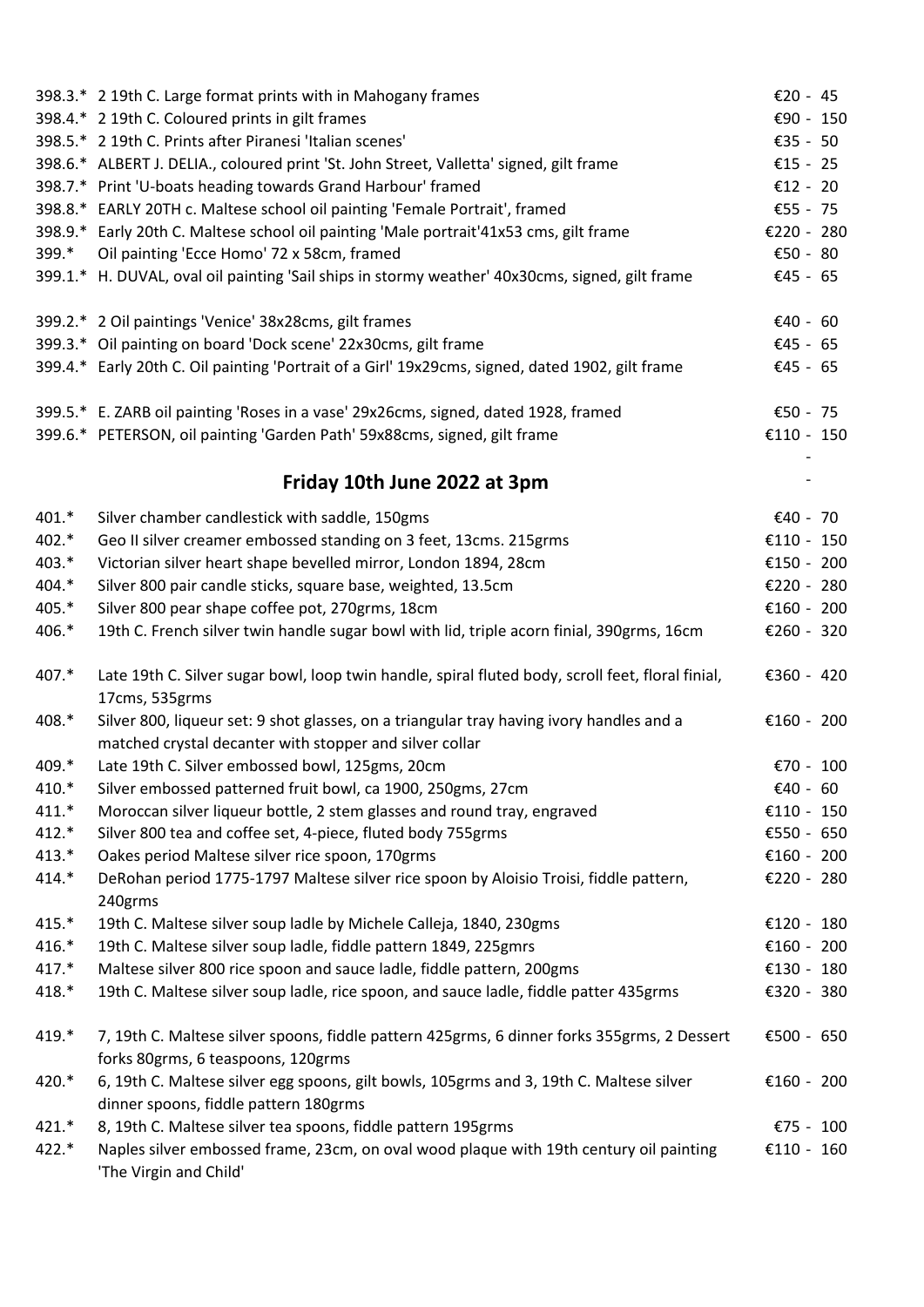| 423.*   | ROBERT CARUANA DINGLI (1882-1940) water-colour, 'Cottage' 16x11cms, signed, 1920,<br>gilt frame                                                                          | €360 - 420    |
|---------|--------------------------------------------------------------------------------------------------------------------------------------------------------------------------|---------------|
| 424.*   | VINCENZO D'ESPOSITO, pair water colour 'St. Pauls Bay and Marsamxetto harbour'<br>16x8cms, signed, gilt frame                                                            | €1,100 - 1300 |
| 425.*   | VINCENZO D'ESPOSITO, pair water colours 'Maltese fishing boats at sea' 9x23cms, gilt<br>frames                                                                           | €460 - 520    |
| 426.*   | VINCENZO D'ESPOSITO, pair water colours 'Grand Harbour' 14x9cms, signed, in gilt frame                                                                                   | €110 - 150    |
| 427.*   | GIOVANNI SCHRANZ (attributed) water colour 'Mellieha Bay' 23x17cms, in mahogany<br>frame                                                                                 | €600 - 750    |
| 428.*   | GIOVANNI SCHRANZ (attributed) water colour 'Inner Grand Harbour' 23x15cms, dated 7<br>Dec 1859 in Maltese mahogany frame                                                 | €600 - 750    |
| 429.*   | FENECH VINCENZO (fl 18th-19thC.) 6 water-colour 'Maltese Costumes and Customs'<br>signed, 18 x 23cm, framed                                                              | €50 - 80      |
| 430.*   | AMADEO COUNT PREZIOSI, 1816-1882, (attributed) water-colour on brown paper 'A<br>Harem Woman' 13 x 22cm, framed                                                          | €1,000 - 1400 |
| 431.*   | FRANCESCO SAVERIO SCIORTINO 1875-1958, pair water colours 'Valletta Streets' 2/2/'80,<br>signed, 24 x 35cm, in Maltese veneered mahogany frames                          | €1,200 - 1500 |
| 432.*   | SCHRANZ (Circle of) water colour 'Village chapel' 30x20cms, gilt frame                                                                                                   | €950 - 1200   |
| 433.*   | GIOVANNI SCHRANZ water-colour 'Valletta and Inner Grand Harbour from Shore' 35 x<br>32cm, framed                                                                         | €5,000 - 6000 |
| 434.*   | GIOVANNI SCHRANZ water-colour 'A Frigate Moored in inner Grand Harbour with Distant<br>Valletta' 25 x 18cm, framed                                                       | €5,000 - 6000 |
| 435.*   | LUIGI MARIA GALEA, 1847-1917, oil painting on board 'Sunrise over Valletta Harbour'<br>26x12cms, signed, gilt frame                                                      | €2,100 - 2400 |
| 436.*   | LUIGI MARIA GALEA, 1847-1917, pair oil on board 'Grand Harbour at dusk and dawn'<br>55x23cms, signed                                                                     | €5,500 - 6000 |
| 437.*   | LUIGI MARIA GALEA, 1847-1917, oil on board 'Dusk over Marsamxetto Harbour'<br>55x23cms, signed                                                                           | €2,800 - 3000 |
| 438.*   | GIUSEPPE CALI (Attributed) Boy with a goat, drawing, framed                                                                                                              | €400 - 500    |
| 439.*   | Late Victorian Oak tantalus with mirror back, 3 decanters, with board game drawer, brass<br>handle and mounts                                                            | €260 - 320    |
| 440.*   | Napoleon III burr walnut and ebonised fruitwood liquor cabinet with 2 decanters and<br>liquor glasses, with gilt decoration                                              | €420 - 500    |
| $441.*$ | Napoleon III Tortoise shell and brass inlaid liquor cabinet having 4 square decanters with<br>gilt decoration and liquor glasses                                         | €550 - 700    |
| 442.*   | Mid 19th C. Venetian ebony & ivory inlaid cabinet with fine inlay, brass stringing and side<br>hinged panels, the interior holding 4 decanters and liqueur glasses, 38cm | €1,300 - 1500 |
| 443.*   | 19th C. Rosewood inlaid oval planter with ormolu mounts, handles feet and gallery, 37cms                                                                                 | €220 - 280    |
| 444.*   | 19th C. Burr walnut and ebonised wood oval planter with ormolu mounts, feet and gallery,<br>zinc liner, 40cms                                                            | €260 - 320    |
| 445.*   | 19th C. English burr walnut games & sewing table, on scrolled end supports, the folding top<br>revealing a chess, back gammon board, sewing lower compartment            | €400 - 600    |
| 446.*   | 19th C. English walnut card table on 4 turned columns, splay legs, ca. 1870                                                                                              | €400 - 600    |
| 447.*   | Late 19th C. Walnut fold over card table, turned columns, splay legs, ceramic casters                                                                                    | €220 - 280    |
| 448.*   | 19th C. English burr walnut and ebony side table, on twin lateral column support, caramic<br>castors                                                                     | €250 - 350    |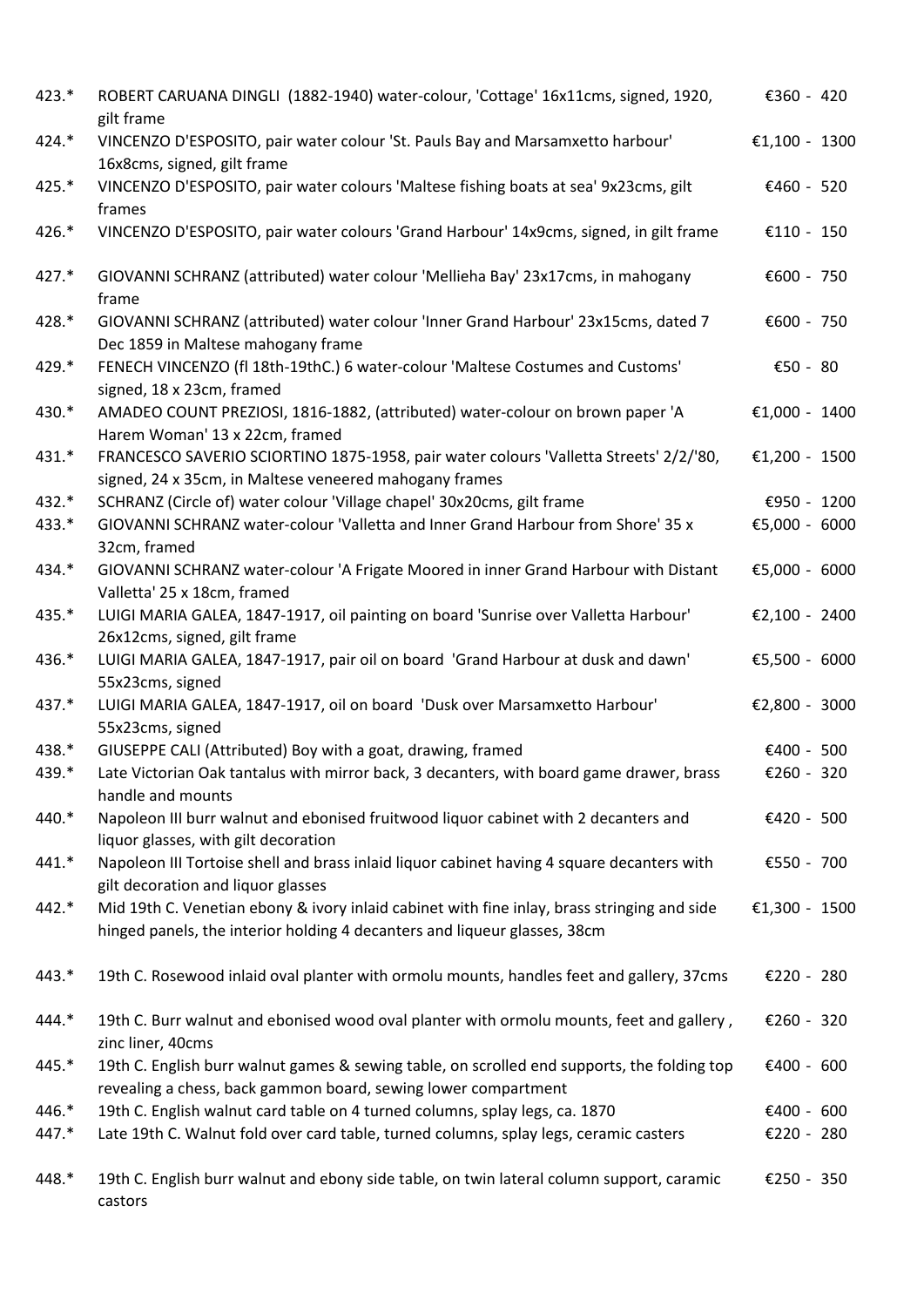| 449.* | 19th C. Maltese olivewood pair of drum tables on turned column and platform base                                                                                | €6,000 - 7000 |  |
|-------|-----------------------------------------------------------------------------------------------------------------------------------------------------------------|---------------|--|
| 450.* | Late 18th C. olivewood and fruit wood veneered prie dieu having geometric inlay and<br>compass wheel motif, 53 x 80cm                                           | €1,000 - 1400 |  |
| 451.* | 19th C. Mahogany and marquetry Dutch chest of 4 graduated drawers, on tapered legs                                                                              | €300 - 450    |  |
| 452.* | Early 19th C. olivewood veneered chest of 2 deep drawers, with string inlay, 74 x 50 x<br>87cm                                                                  | €800 - 1200   |  |
| 453.* | Pinto period 1741-1773, Maltese walnut pair Louis XV armchairs with damaged leather<br>upholstery                                                               | €1,400 - 1600 |  |
| 454.* | Pinto period 1741-1773, Maltese walnut settee, 193cm                                                                                                            | €1,600 - 2000 |  |
| 455.* | Pinto period 1741-1773, Maltese walnut chair, leather seat and back                                                                                             | €800 - 1000   |  |
| 456.* | Pinto period 1741-1773, Maltese walnut chair, leather seat and back, damaged leather                                                                            | €800 - 1000   |  |
| 457.* | Napoleon III period cylinder bureau inlaid with cubic marquetry and musical instruments                                                                         | €500 - 700    |  |
| 458.* | Late 18th C. Marquetry inlaid walnut serpentine front chest of 3 drawers, cabriole legs,<br>marble top                                                          | €5,200 - 5800 |  |
| 459.* | Maltese olivewood inlaid slope front bureau on cabriole legs, ca 1900                                                                                           | €500 - 700    |  |
| 460.* | 19th C. Maltese olivewood slope front bureau with upper showcase                                                                                                | €2,000 - 2600 |  |
| 461.* | 19th C. Flame mahogany secretaire a abattant                                                                                                                    | €400 - 600    |  |
| 462.* | Mis 18th C. Italian walnut & fruit wood inalid bombe chest of drawers, ormolu mounts,<br>replaced marble top                                                    | €4,600 - 5000 |  |
| 463.* | 17th C. Italian ebonised cabinet of drawers with architectural front and concealed drawers,<br>118 x 77 x 36cm; on a table base                                 | €2,500 - 3000 |  |
| 464.* | Late 19th C. French walnut bombe chest of 2 drawers, with ormolu mounts, and figured<br>red marble top in the Louis XV manner                                   | €1,200 - 1800 |  |
| 465.* | 2, 18th C. Venetian carved wood gilted crouching moor figures and lions, 112cms                                                                                 | €1,200 - 1500 |  |
|       | 465.1.* 19th C. Venetian carved wood polychrome blackamoor torcher, 77cms                                                                                       | €420 - 500    |  |
| 466.* | Early 19th C. Maltese traditional wall clock with original works, with bell, in green and gilt                                                                  | €5,500 - 6500 |  |
|       | painted case, 56 x 88cm                                                                                                                                         |               |  |
| 467.* | 19th C. Maltese silver filigree round card tray 16cms, 85grms                                                                                                   | €260 - 300    |  |
| 468.* | Pinto period 1741-1773, Maltese silver perfume bottle by Tommaso Scicluna, with lyre                                                                            | €1,300 - 1600 |  |
|       | shape stopper, the suspended chains with dolphin termianls, 11cms, 95grms                                                                                       |               |  |
| 469.* | 19th C. Maltese silver pair salts on stands, 1831, with gilt interior, pyramidal centre, with<br>chains, 250grms                                                | €850 - 1000   |  |
| 470.* | 19th C. Maltese silver pear shape coffee pot by Michele Calleja, 1832, of pear shape with<br>floral finial and cartpouche terminals to hoof feet, 31cm, 1130gms | €6,600 - 7500 |  |
| 471.* | 19th C. Maltese silver coffee pot by Michele Calleja, 1859, of pear shape with floral finial,<br>cartouche terminals to hoof feet, 23cm, 630gms                 | €4,500 - 6000 |  |
| 472.* | 19th C. Maltese silver egoist coffee pot of pear form with flower finial, cartouche terminals<br>to hoof feet, 16cms, 345gms                                    | €2,600 - 3000 |  |
| 473.* | Late 18th C. Maltese silver glove tray by Isidoro Giordano, on knuckled conical foot,<br>960gms, 26.5cm                                                         | €2,000 - 2400 |  |
| 474.* | Oakes period (1810-1820) Maltese silver square dish on feet, 390gms, 24cm                                                                                       | €1,100 - 1300 |  |
| 475.* | 19th C. Maltese silver sugar bowl and cover by Michele Calleja, 1834, urn shape with floral<br>finial, rope twist handles and beaded border, 340gms, 20cm       | €2,000 - 2600 |  |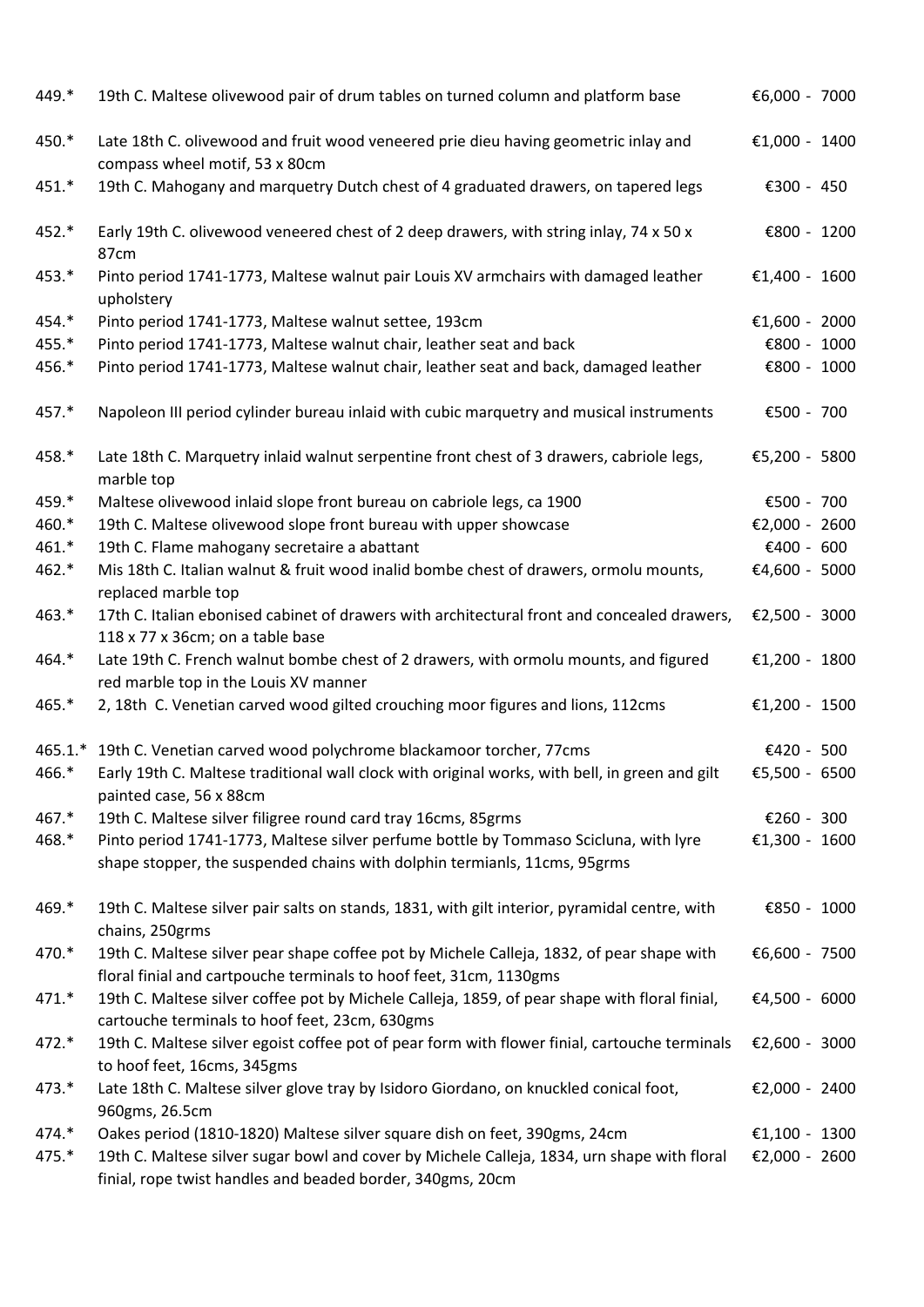| 476.*   | Mid 19th C. Maltese silver sugar bowl and cover by Giovanni Tortell, twin mask handles,<br>chased and embossed acanthus and drapes, octagonal base, floral finial 19cms, 470grms | €2,500 - 2800    |  |
|---------|----------------------------------------------------------------------------------------------------------------------------------------------------------------------------------|------------------|--|
| 477.*   | Mid 19th C. Maltese silver sugar bowl and cover by Roberto Cannataci Falzon, bud finial,<br>chased band, cast scroll handles, on conical foot, 295gms, 16cm                      | €1,500 - 2000    |  |
| 477.1.* | Late 18th C. Sicilian silver glove tray, 29cms, 730grms                                                                                                                          | €850 - 1000      |  |
| 478.*   | Naples silver pair candlesticks, ca 1860, fluted column and circular base, 520gms, 24cm                                                                                          | €500 - 700       |  |
| 479.*   | Sicilian silver pear shape coffee pot, floral finial, ca 1830, of pear shape with floral finial, on<br>hoof feet, 790gms, 27cm                                                   | €2,500 - 3000    |  |
| 480.*   | Mid 19th C. Naples silver crucifix, 35cm, on round mahogany plinth                                                                                                               | €500 - 700       |  |
| 481.*   | Chinese silver incense burnet with dragon, tortoise & bird, 32cms x 2420grms                                                                                                     | €420 - 500       |  |
| 482.*   | Maltese silver pear shape coffee pot fluted body on 3 hoof feet, acorn finial 27cms,<br>770grms                                                                                  | €1,600 - 2000    |  |
| 483.*   | Maltese silver pear shape coffee pot fluted body on 3 hoof feet, acorn finial 28cms,<br>716grms                                                                                  | €800 - 950       |  |
| 484.*   | Maltese silver pear shape coffee pot fluted body on 3 hoof feet, bud finial, ebonised<br>handle 29cms, 735grms                                                                   | €1,300 - 1500    |  |
| 485.*   | Maltese silver library oil lamp, 4-burner with tools and screen by Joseph Aquilina, 1960,<br>61cms, 1400grms                                                                     | €1,100 - 1300    |  |
| 486.*   | Maltese silver 4 burner library lamp with tools and screen, 66cms, 1260grms                                                                                                      | €1,900 - 2200    |  |
| 487.*   | EMVIN CREMONA 1918-1977, Pen drawing 'Industry' 20x33cms, signed, framed                                                                                                         | €550 - 750       |  |
| 488.*   | EMVIN CREMONA 1918-1977, oil painting 'Still Life' signed, framed (Prize winning work at<br>the Bellarte, Rome)                                                                  | €6,000 - 8000    |  |
| 489.*   | ESPRIT BARTHET 1919-1999, oil painting 'Still life - Copper pan of fruits, vase and St.<br>Angelo' 71x98cms, signed, dated 1993, gilt frame                                      | €3,100 - 3400    |  |
| 490.*   | WILLIE APAP (1918-1970) Pen & ink drawing 'Study: Girl at a Balcony and other nudes'<br>34x48cms with attestation, framed                                                        | €1,100 - 1500    |  |
| 491.*   | ANGELO CANEVARI Pen Drawing 'Study of figures and horse' 55x73cms, signed, framed                                                                                                | €200 - 300       |  |
| 492.*   | EGIDIO TONTI (Fl. 1920-1925) oil painting 'Ghar Lapsi Coastline' signed, framed                                                                                                  | €600 - 800       |  |
| 493.*   | EGIDIO TONTI (Fl. 1920-1925) oil painting on board 'Senglea Street' signed, 28 x 48cm,<br>framed                                                                                 | €1,000 - 1500    |  |
| 494.*   | Edward Caruana Dingli (school of) oil painting on canvas 'A Girl' 34 x 50cm, in gilt frame                                                                                       | €1,500 - 2000    |  |
| 495.*   | CARBONARO PAUL, b. 1948, oil painting on canvas 'Rural Coastline' signed, 52 x 45cm,<br>framed                                                                                   | €1,200 - 1500    |  |
| 496.*   | JULIAN TREVELYAN 1910-1988, etching 'Stone Cutting', signed, L/e 39/50, framed                                                                                                   | €800 - 1200      |  |
| 497.*   | JULIAN TREVELYAN 1910-1988, etching 'Valletta', signed, L/e 33/50, framed                                                                                                        | €800 - 1200      |  |
| 498.*   | Late 17th C. Oil painting 'St. John' 97x185cms, gilt frame                                                                                                                       | €850 - 1000      |  |
| 499.*   | 18/19th C. Oil painting 'Immaculate conception' 116x170cms, gilt frame                                                                                                           | €4,500 - 5500    |  |
| $500.*$ | 18th C. Italian school oil painting 'Carita Romana' (d) 88x125cms, in stucco gilt frame                                                                                          | €850 - 1000      |  |
| $501.*$ | 19th C. Austrian school oil painting 'Landscape' 66 x 43cm, in ornate gilt frame                                                                                                 | €200 - 300       |  |
| $502.*$ | PHILIP PETER ROOS (ROSA DA TIVOLI) oil painting on canvas 'Resting Travellers' 63x47cms,<br>in gilt frame                                                                        | €1,600 - 1800    |  |
| $503.*$ | 18th C. Pair oil painting 'Still life of Flowers fruit' 96x62cms, framed                                                                                                         | $\epsilon$ 0 - 0 |  |
| $504.*$ | 18th C. Anonymous oil painting on canvas 'Flowers in a vase' 96 x 130cm, in carved wood<br>giled frame                                                                           | €2,400 - 3500    |  |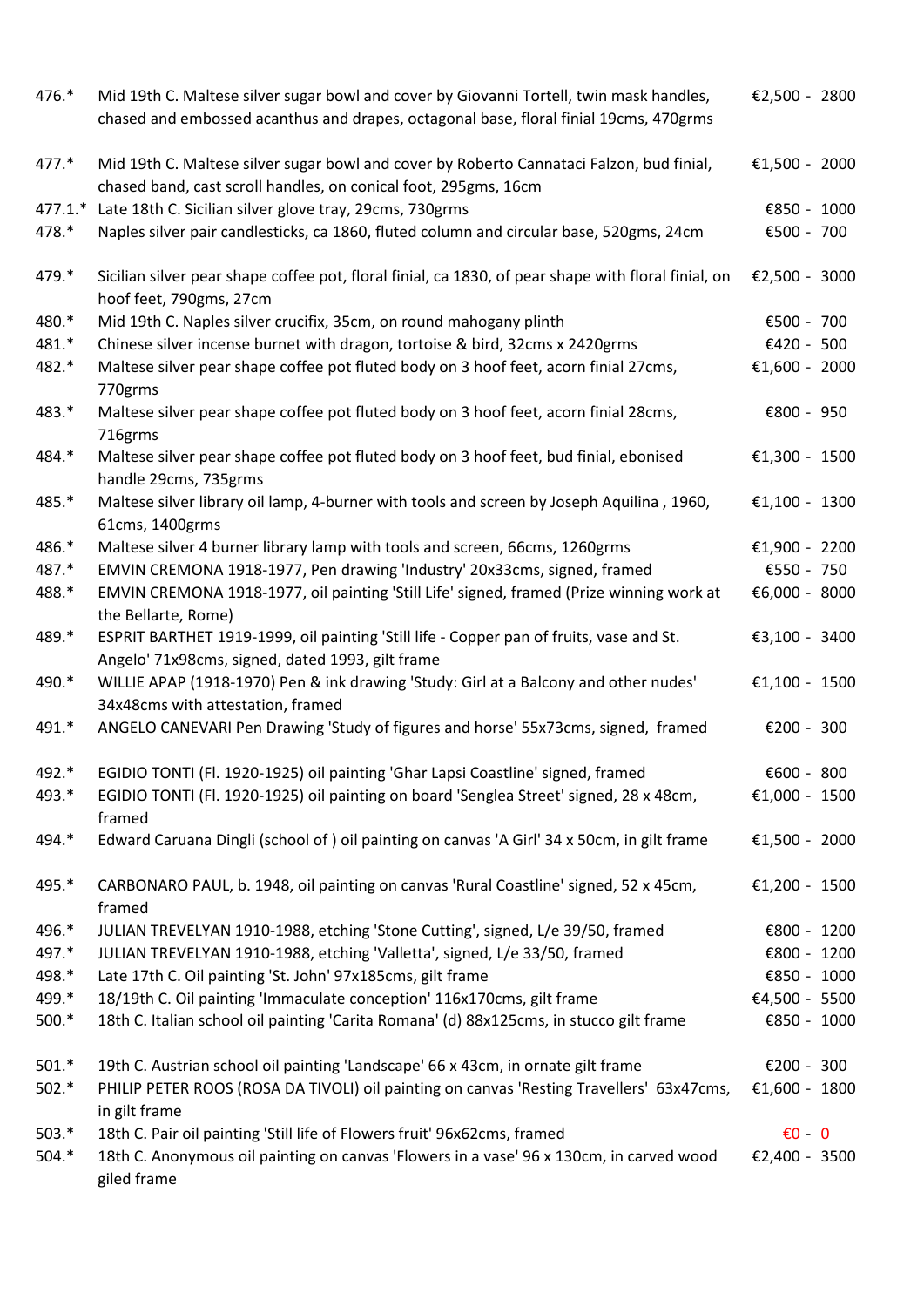| $505.*$   | PULLICINO ALBERTO oil painting on canvas 'Valletta and the Grand Harbour from<br>Cottonera' 74x40cms, in gilt frame                                           | €14,000 - 17000 |  |
|-----------|---------------------------------------------------------------------------------------------------------------------------------------------------------------|-----------------|--|
| $506.*$   | JACOPO BASSANO (after) 18th C. North Italian school oil painting on canvas 'The<br>Nativity' 98 x 75cm, in gilt frame                                         | €1,200 - 1600   |  |
| 507.*     | LUCA GIORDANO (after) 19th C. Oil painting on canvas 'The Song of Miriam', 90x60cms, gilt<br>frame                                                            | €1,100 - 1500   |  |
| $508.*$   | 18th C. Dutch school oil painting 'Still life of flowers in urn' 66x90cms, gilt frame                                                                         | €2,700 - 3000   |  |
| 509.*     | 18th C. Dutch school oil painting 'Diogenes Looking for an Honest Man' 85 x 60cm, in gilt<br>frame                                                            | €1,300 - 1800   |  |
| $510.*$   | 19th C. Italian school pair oil paintings on canvas 'Pastoral Scenes in the manner or Salvator<br>Rosa, 148 x 117cm, in gilt frames                           | €5,600 - 6000   |  |
| $511.*$   | 17th C. Oil painting 'Baptism of Christ' 177x136cms, gilt frame                                                                                               | €2,100 - 2400   |  |
| $512.*$   | 18th C. Oil painting on canvas 'San Carlo Boromeo holding crucifix' 87x114cms, in gilt<br>frame                                                               | €850 - 1000     |  |
| $513.*$   | 19th C. Oil painting 'Portrait of a Noble man, with inscription Mr John Hind, Timber M,<br>Liver' 85x106cms, gilt frame                                       | €2,000 - 2500   |  |
| $514.*$   | 18th C. Oil painitng on canvas 'Still life of sumer fruits' 95x69cms, gilt frame                                                                              | €1,200 - 1800   |  |
| $515.*$   | 19th C. Oil painting 'Soldiers Ransacking a Convent Chapel' 72 x 100cm, in ornate gilt frame                                                                  | €300 - 400      |  |
| $516.*$   | Geo IV silver oval cruet stand, 1807, with 7 crystal bottles                                                                                                  | €250 - 340      |  |
| $517.*$   | Victorian silver oval stand dish London 1853, with chamber candle stick lid to pounce pot,<br>805gms, and crystal inkwells, 33cms                             | €550 - 750      |  |
| $518.*$   | English silver pair entrée dishes by Mappin & Webb, Sheffield Ca. 1937, 2450grms                                                                              | €1,500 - 1700   |  |
| $519.*$   | English silver teapot and warming stand with burner, by Walker and Hall Sheffield 1930,<br>1300grms                                                           | €750 - 900      |  |
| $520.*$   | Victorian silver 'gothic' coffee pot 890gms, 28.5cm and matching sugar bowl, 420gms,<br>finely engraved with palmettes and figures in the chinoisserie manner | €600 - 800      |  |
| $521.*$   | French silver Napoleon III coffee pot and twin handle sugar bowl with lid, bird finial,<br>engraved pattern, 1160grms                                         | €700 - 850      |  |
| $522.*$   | English silver Neo Classical tureen and cover by James Dixon & Sons, Sheffield 1934, on<br>conical base with bands of gadrooning, 2080gms, 40cm               | €1,500 - 1800   |  |
| $522.1.*$ | Sterling silver punch / fruit bowl, applied scrolled edge, 1050gms, 26cm                                                                                      | €1,300 - 1600   |  |
| $523.*$   | Victorian silver round tray on 3 feet, engraved by Barker Brothers, Birmingham 1894,<br>28cms, 655 grms                                                       | €600 - 750      |  |
| 524.*     | English silver round tray by Walker & Hall Sheffield 1930, on 3 ball and claw feet, 38cms,<br>1330grms                                                        | €1,100 - 1300   |  |
| $525.*$   | Silver pair candelabra, square base, 5 branch, 42cms, 2390grms                                                                                                | €850 - 1000     |  |
| 526.*     | Silver pair candelabra, round base, 5 branch, 37cms weighted                                                                                                  | €750 - 900      |  |
| $527.*$   | Sterling silver 4-piece tea and coffee set, 1220, grms, and silver plated oval 2-handle tray                                                                  | €850 - 1000     |  |
| 528.*     | Sterling silver tea and coffee set, 4-piece, part fluted body, 1330grms                                                                                       | €1,100 - 1300   |  |
| 529.*     | Silver 800 tureen and cover with spiral flutes, 830gms, 27cm                                                                                                  | €220 - 320      |  |
| 530.*     | English silver round muffin dish with semi spherical lid by James Dixon & Sons, Birmingham<br>1915, 530grms                                                   | €200 - 280      |  |
| $531.*$   | Victorian silver teapot, London 1841, embossed, standing on 3 scroll feet, with bird finial,<br>780grms                                                       | €320 - 380      |  |
| $532.*$   | George III (ca. 1820) English silver twin handle sugar bowl, parcel gilt interior, embossed,<br>435grms                                                       | €260 - 320      |  |
| $533.*$   | Edwardian silver 3-piece tea set, part fluted, 1909, 835grms                                                                                                  | €260 - 320      |  |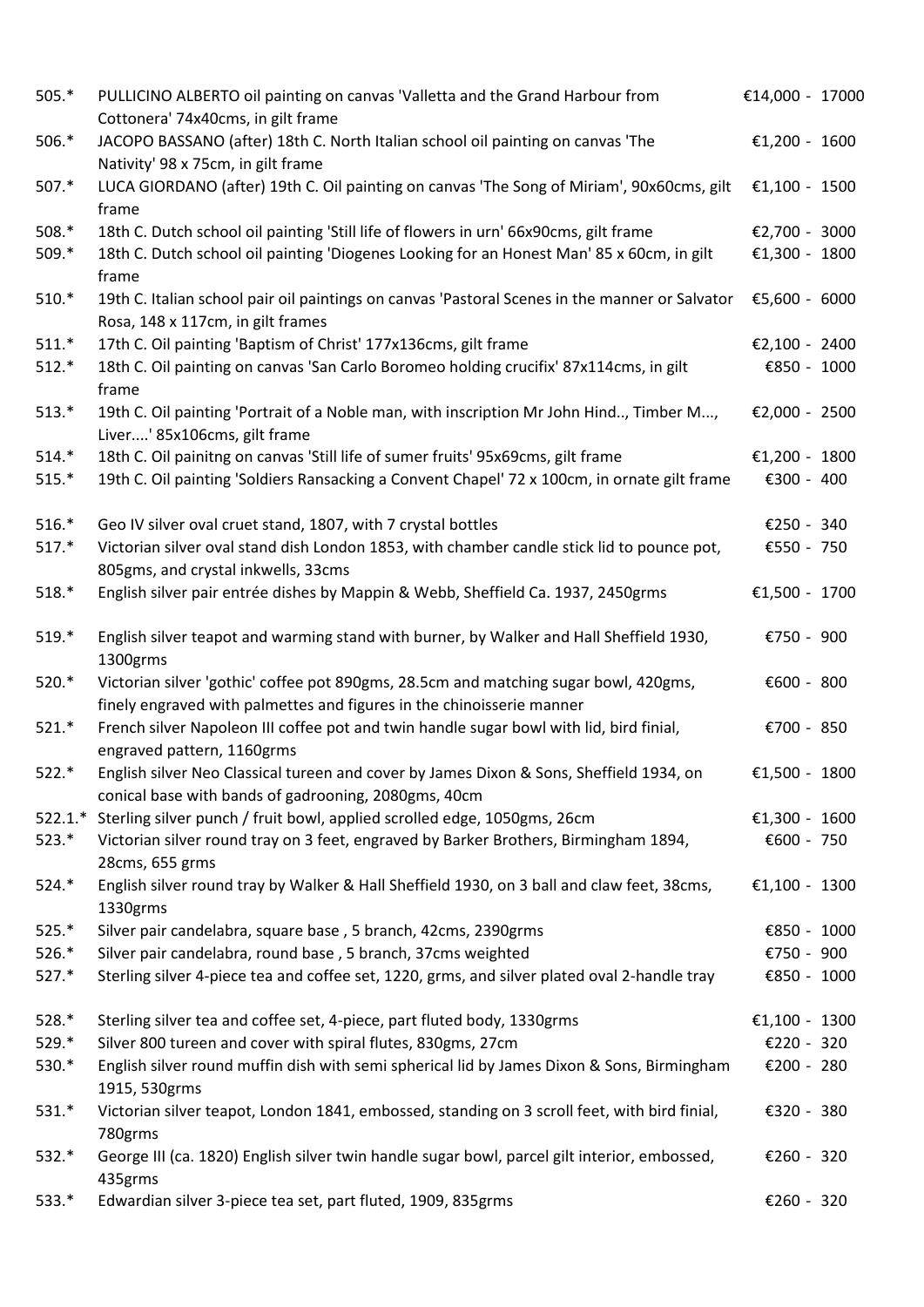| 534.*            | German silver 800 centrepiece, 215gms, with engraved glass bowl                                                                                   | € $80 - 120$             |
|------------------|---------------------------------------------------------------------------------------------------------------------------------------------------|--------------------------|
| 535.*            | English silver card tray by Walker & Hall, Sheffield, 1929, 425gms, 21cm                                                                          | €170 - 240               |
| 536.*            | Sterling silver round tray, pie crust edge, 30cm, 495gm                                                                                           | €200 - 300               |
| 537.*            | Silver oval fruit bowl, on 4 feet, 35cms, 730grms                                                                                                 | €300 - 400               |
| 538.*            | Sterling silver oval fruit bowl, with dragon handles, on 4 feet, 31cms, 550grms                                                                   | €200 - 280               |
| 539.*            | Sterling silver oval fruit bowl on 4 feet, 360grms, 31cm                                                                                          | €160 - 200               |
| 540.*            | Italian sterling silver oval fruit bowl, 315gms, 31.5cm                                                                                           | €150 - 200               |
| $541.*$          | Silver 800 engraved comport, 28cms, 390grms                                                                                                       | €220 - 280               |
| $542.*$          | Late 19th C. Silver round tray, 30cms, 800grms                                                                                                    | €950 - 1100              |
| $543.*$          | German 835, 2 silver trays, 615 & 395gms, 40 & 32cm                                                                                               | €120 - 180               |
| 544.*            | Silver oval engraved tray, 41cms, 685grms                                                                                                         | €220 - 260               |
| $545.*$          | Silver 800 oval tray, beaded edge, 43cms, 590gms                                                                                                  | €250 - 300               |
| 546.*            | Sterling silver canteen of cutlery: 7 dinner forks, 6 soup spoons, 6 tea spoons, 2 sauce<br>ladles 1420grms, and 7 Sterling silver handled knives | €700 - 900               |
| $547.*$          | English silver 56 piece canteen of cutlery in oak case                                                                                            | €600 - 800               |
| $547.1.*$        | Sterling 925 silver pair of standing figures by BRUNEL, wood bases, 39cm                                                                          | €150 - 200               |
| 548.*            | Early 19th C. Pair carved wood gilted Louis XV style salon mirrors, 75cm                                                                          | €700 - 900               |
| 549.*            | Early 19th C. gilted carved wood pair lustre mirrors with scrolls and foliage, 73cm                                                               | €600 - 800               |
| 550.*            | 19th C. Neoplitan polychrome decorated terracotta figures: The Holy Family & St. John,<br>under large glass dome, 96cms                           | €1,200 - 1800            |
| $551.*$          | Cantagalli majolica matched pair of boccia probably by Ulisse Cantagalli, ca 1870, painted<br>with stylised foliage and portraits, 26cm           | €1,200 - 1600            |
| $552.*$          | 19th C. Majolica pair large jars with covers, hand painted scenes and raised flowers, twin<br>cherub finials, 56cms                               | €550 - 750               |
| 553.*            | 19th C. Pair green glass girandoles with painted gilt decorations, double row crystal prisms                                                      | €430 - 500               |
| 554.*            | 2 19th C. Opaline and pink glass paraffin lamps with shades                                                                                       | €500 - 800               |
| $555.*$          | Late 19th C. Italian Castelli majolica pair oval large urns with female figures, on mask and                                                      | €400 - 600               |
|                  | scroll feet, 57 x 57cm,                                                                                                                           |                          |
| 556.*            | Mid 19th C. English ebony and ormolu triple fusee musical 8-bell bracket clock with,                                                              | €1,500 - 1800            |
|                  | sounding side panels with original silk                                                                                                           |                          |
| 557.*            | Late 19th C. French figural striking mantle clock, Ca. 1890s La. Breeze by C. H. Perron, with                                                     | €260 - 320               |
|                  | F. Martin trademark                                                                                                                               |                          |
| 558.*            | 19th C. French mantle clock, with ormolu, onyx & glass case, with mercury twin cylinder                                                           | €360 - 500               |
|                  | pendulum                                                                                                                                          |                          |
| 559.*            | 19th C. French mantle clock, with ormolu & glass case, with mercury twin cylinder                                                                 | €220 - 260               |
|                  | pendulum                                                                                                                                          |                          |
| 560.*            | 19th C. Gilt metal and porcelain mantle clock, by P. P. Thunder Malmo                                                                             | €475 - 550               |
| $561.*$          | 19th C. French gilt bronze twin figural classical 8 day movement mantle clock                                                                     | €275 - 350               |
| $562.*$          | 19th C. French mantle clock, gilt metal with alabaster, a Warrior with shield and sword                                                           | €260 - 320               |
|                  | surmount, enamel dial with Roman numerals, 53x50cms                                                                                               |                          |
| $563.*$<br>564.* | Early Napoleon III period rosewood clock, inlaid with brass, and mother of pearl                                                                  | €320 - 380               |
| 565.*            | 19th C. Inlaid rosewood mantle clock, brass dial, Roman numerals, bronze finial                                                                   | €220 - 280               |
| $565.1.*$        | late 19th C. Slate large mantle clock<br>Late 19th C. Portico clock with ormolu mounts and enamel dial                                            | €140 - 180<br>€150 - 200 |
| $565.2.*$        | Early 20th C. Brass round nautical clock                                                                                                          | €100 - 180               |
|                  | 565.3.* 18ct gold pocket watch, manual wind, jump hour cylinder watch, asymetrical silvered dial,                                                 | €1,300 - 1800            |
|                  | window type date                                                                                                                                  |                          |
|                  | 565.4.* 18ct gold pocket watch, chronograph, quarter repeater, in case                                                                            | €1,200 - 1500            |
|                  |                                                                                                                                                   |                          |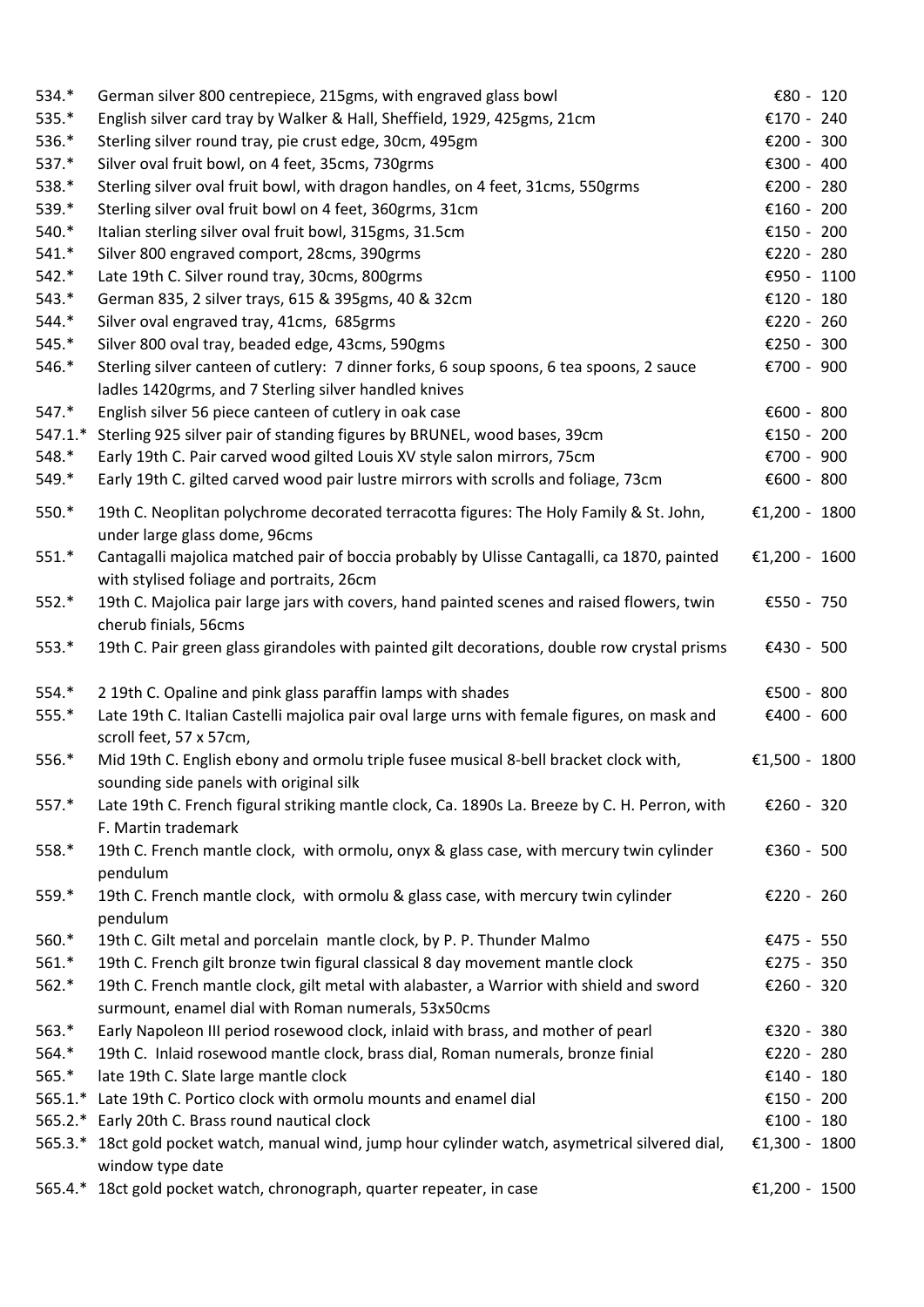|         | 565.5.* RICHARD & Co., Geneva, pocket watch, enamel dial with subsidiary seconds dial, rolled<br>gold case  | €100 - 200    |
|---------|-------------------------------------------------------------------------------------------------------------|---------------|
| 565.6.* | RICHARD & Co., Geneva, pocket watch, enamel dial with subsidiary seconds dial, rolled<br>gold case          | €100 - 200    |
| 566.*   | 19th C. Slate mantle clock, slate dial with Roman engraved and gilded numerals, set with<br>lapis lazuli    | €160 - 200    |
| $567.*$ | RUSSELL, LONDON long case clock, mahogany case with painted dial, 222cm                                     | €600 - 800    |
| 568.*   | Victorian long case clock with painted dial                                                                 | €425 - 500    |
| 569.*   | 2nd Empire French walnut side table, with lateral columns, lions paw feet, 1 drawer,<br>marble top          | €150 - 200    |
| 570.*   | 19th C. Maltese olivewood escritoire book case of small proportions over a 3 drawer base                    | €150 - 300    |
| $571.*$ | 19th C. Walnut and rosewood 7-drawer desk, leather top on tapered legs                                      | €250 - 450    |
| $572.*$ | Mid 19th C. English mahogany bow front chest of 5-drawers                                                   | €100 - 200    |
| $573.*$ | 19th C. Walnut lady's writing desk with 2 drawers, raised 2-door cupboard and drawer,                       | €250 - 400    |
|         | string inlay, gilt metal gallery and mounts, on turned and fluted legs                                      |               |
| 574.*   | 19th C. Italian carved wood gilted corner table with male mask motif                                        | €150 - 250    |
| 575.*   | Edwardian inlaid mahogany 2-seater settee, 140cm                                                            | €150 - 240    |
| 576.*   | Early 20th C. Campaign chest with brass mounts and handles                                                  | €320 - 380    |
| $577.*$ | Early 20th C. Campaign chest with brass mounts and handles                                                  | €100 - 200    |
| 578.*   | Mid 19th C. English mahogany dining table, 3 sectional, with turned legs, 288 x 110cm                       | €1,000 - 1500 |
| 579.*   | 19th C. Maltese mahogany 2-door showcase                                                                    | €150 - 250    |
| 580.*   | Victorian mahogany framed chaise lounge, spoon back, beige upholstery                                       | €150 - 250    |
| 581.*   | Early 19th C. Walnut set of 6 dining chairs with baluster shaped back motif, upholstered<br>seats           | €500 - 600    |
| 582.*   | 2 19th C. Maltese mahogany chairs, carved back, turned front legs                                           | €70 - 100     |
| 583.*   | 19th C. English walnut inlaid music showcase with raised shelf on turned supports                           | €150 - 250    |
| 584.*   | 19th C. English walnut inlaid music showcase with ormolu mounts, brass gallery                              | €150 - 250    |
| 585.*   | 19th C. Gilted occasional round table on tripod legs                                                        | €55 - 75      |
| 586.*   | Early 19th C. 3 Italian walnut hall chairs with cane                                                        | €120 - 150    |
| 587.*   | 19th C. Mahogany table, drop leaves on casters                                                              | €120 - 180    |
| 588.*   | 19th C. Mahogany pembroke table on octagonal column                                                         | €100 - 200    |
| 589.*   | 19th C. Walnut inlaid sewing table bird motif, on ebonised legs, undershelf                                 | €200 - 350    |
| 590.*   | 17th C. Icon 'Virgin, Child and St. John' 29x41cms, framed                                                  | €450 - 600    |
| 591.*   | CARLO MARATTA (attributed) oil painting on metal 'The Nativity' 26 x 31cm, in gilt frame                    | €3,000 - 3500 |
| 592.*   | CARLO IART, 18th. C. Italian school oil Painting 'St. Sebastian,' 29x44cms, framed                          | €160 - 220    |
| $593.*$ | 19th C. oil painting on copper 'The Sorrowful Virgin Mary with the body of Christ' 17.5 x                   | €600 - 750    |
|         | 22.5cm, in carved wood gilted frame                                                                         |               |
| 594.*   | 19th C. Oil paining 'Virgin Mary' 27x33cms, gilt frame                                                      | €220 - 280    |
| 595.*   | FRANK BORG oil painting on canvas 'Still life of flowers' 100x80cms in gilt frame                           | €350 - 450    |
| 596.*   | FRANK BIORG pair oval oil paintings on canvas 'Still life of flowers' 90x68cms, signed, oval<br>gilt frames | €450 - 600    |
| 597.*   | MADELAINE GERA oil painting 'Street View', 38x49cms, signed, framed                                         | €800 - 900    |
| 598.*   | JOSEPH MATTEI oil painting 'Vittoriosa' 75x50cms, signed, framed (d)                                        | €320 - 380    |
| 599.*   | LUKIS, oil painting 'Naval ship off Grand Harbour' 50x40cms, signed, framed                                 | €55 - 75      |
| 600.*   | DEBBIE CARUANA DINGLI water colour 'Girl with a bonett' 40x56cms, signed, dated 1987,<br>framed             | €550 - 650    |
| 601.*   | MARCO CREMONO oil painting 'Bastions in Cottonera' 35x43cms, signed, framed                                 | €550 - 650    |